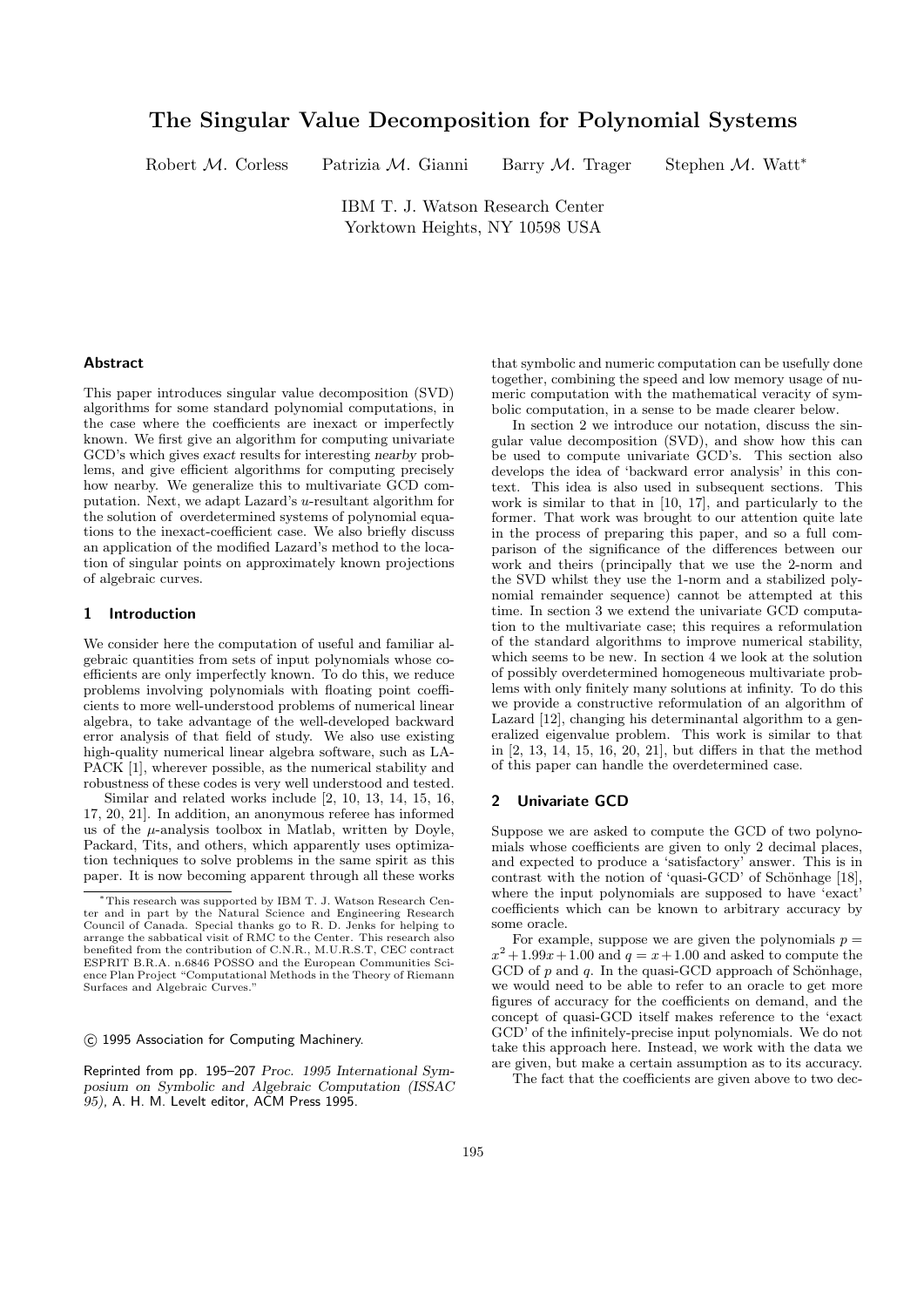imals means by one convention<sup>1</sup> that the third and subsequent decimals are unknown, and may imply that we do not place much reliance on the second place. Thus there is an implied error tolerance (call it  $\varepsilon$ ) on the input—we may be perfectly happy with an answer which is exact for some  $p + \Delta p$  and  $q + \Delta q$ , where each of  $\Delta p$  and  $\Delta q$  is smaller (in some sense) than  $\varepsilon$ . For the problem given above, it seems reasonable to take  $\varepsilon = 0.01$ , or perhaps some moderate multiple of that.

Now it is obvious that for 'most'  $\Delta p$  and  $\Delta q$  the GCD will just be  $(p+\Delta p, q+\Delta q) = 1$ . It is equally obvious in this case that this is unsatisfactory—for  $\Delta p = .01x$  and  $\Delta q = 0$ we have  $(p + \Delta p, q + \Delta q) = x + 1.00$ , and this would be preferred in many cases.

However, there are in fact an infinite number of perturbations  $\Delta p$  and  $\Delta q$  which produce a monic degree 1 GCD; for example, if we restrict  $\Delta p$  to be  $\Delta p_0 + \Delta p_1 x$  (i.e. leave the perturbed polynomial monic) and likewise  $\Delta q$  to be  $\Delta q_0 + 0 \cdot x$ , then the GCD of the perturbed polynomials will be  $x + 0.99 + \Delta p_1 - \Delta q_0$  provided that the perturbations lie on a subspace determined by

$$
0.01 + \Delta p_0 - \Delta p_1 + 0.01\Delta q_0 - \Delta q_0(\Delta p_1 - \Delta q_0) = 0.
$$

Which of these possibly interesting GCDs should we compute?

We take as the answer to this question that the GCD we compute will be the one of highest possible degree with perturbations  $||\Delta p|| \leq \varepsilon$  and  $||\Delta q|| \leq \varepsilon$ ; if there are more than one such, then we take the one with the minimum 2 norm (Euclidean norm) of the perturbation  $||\Delta p||_2^2 + ||\Delta q||_2^2$ . This choice of norms is not arbitrary—it is chosen to facilitate computation. As previously mentioned, the work of [10] uses the 1-norm  $||p||_1 = \sum |p_k|$  to measure polynomial size and a stabilized polynomial remainder sequence. Here we use the SVD to obtain precise results on the perturbation; these may well be equivalent to the precise results obtained in [10].

Some generalizations to the use of the 2-norm are possible at no real extra complication: in particular we can handle the case where different weights are given to the perturbations of different coefficients, corresponding to the case when different coefficients are known to different accuracies. Such elaboration will usually be left for the reader.

This approach to computing GCD's is based on a 'backward error' point of view. We wish to compute the exact answer to a possibly different question to the one posed. Note this is a more general usage of the term 'backward error' than that used in the context of proving that simple rounding errors in a computation can be interpreted as perturbing the problem; rounding errors will not be considered in this paper, as they are usually far less significant than the errors in the input data that we are allowing for. This approach is very useful provided that the input data is not known to great precision (or can be efficiently found to great precision). It may not be useful if the notion of

'exact answer' makes any sense for the problem at hand—in that case, the notion of 'quasi-GCD' of Schönhage  $[18]$  may be more useful. The algorithms considered in this work are intended for use in the case where a satisfactory answer is desired in the face of imperfect data.

Note that the problem of computing the GCD of two polynomials over the reals is 'ill-posed', in that arbitrarily small changes in the coefficients can make large changes in the answer. Thus we may expect the traditional techniques for dealing with ill-posed problems to be of some use. In particular, we take the approach here of projecting the problem onto the nearest degenerate problem (that is, the nearest problem with a non-trivial or higher-degree GCD), and then doing a minimization.

The main tool that we use for this is the Singular Value Decomposition. We explain this tool in some detail here, to make the exposition self-contained. To motivate the discussion below, note that the computation of GCDs can be phrased as a matrix problem: the degree of the GCD of two polynomials is related to the rank of their Sylvester matrix, and indeed the GCD itself can be read off from the last nonzero row of the reduced row-echelon form of the Sylvester matrix [6] as we will see.

# 2.1 Notation

Given a polynomial  $p(x) = p_0 + p_1 x + \cdots + p_n x^n$  we associate with it the vector  $p^* = [p_n, p_{n-1}, \ldots, p_0]^T$ . We say that p has 2-norm  $||p||$  equal to the 2-norm of its associated vector. Then  $p(x) = p^* \dot{\tilde{x}}_n$  where  $\tilde{x}_n = [x^n, x^{n-1}, \dots, 1]^T$ .

We can represent polynomial multiplication by using the Cauchy matrix

$$
C_q(p) = \begin{bmatrix} p_n & & & & \\ p_{n-1} & p_n & & & \\ & \vdots & \vdots & \ddots & \\ & p_0 & & & \ddots & \\ & & p_0 & & & p_n \\ & & & & \ddots & \vdots \\ & & & & & p_0 \end{bmatrix},
$$

and it is easy to see that  $a(x) = p(x) \cdot q(x)$  if and only if  $a^* = C_q(p)q^*$ , if there are the right number of columns of  $C_q(p)$ , namely degree $(q) + 1$  (hence the subscript q).

Suppose  $p(x)$  and  $q(x)$  are polynomials in x, with the degree of  $p$  equal to  $n$  and the degree of  $q$  equal to  $m$ . Let  $S(p, q)$  be the Sylvester matrix (see e.g. [6]) of p and q. Note it is of dimension  $m + n$  by  $m + n$ , and is linear in the polynomial coefficients.

Remark 1. We can see the significance of the Sylvester matrix for polynomial computations most easily by considering the matrix-vector multiplication  $S(p,q)\tilde{x}_{m+n-1}$ . Linear combinations of the rows of S can be written as row-vector times matrix multiplications; if there are several combinations to be considered we can use matrix-matrix multiplication. If we multiply the row vector  $v^T$  by the Sylvester matrix  $S(p,q)$  and then by  $\tilde{x}_{m+n-1}$ , we find  $v^T S(p,q) \tilde{x}_{m+n-1}$ is

$$
\begin{bmatrix} a_{m-1}, a_{m-2}, \ldots, a_0, b_{n-1}, \ldots, b_1, b_0 \end{bmatrix} \begin{bmatrix} x^{m-1} p(x) \\ x^{m-2} p(x) \\ \vdots \\ q(x) \end{bmatrix}
$$

<sup>&</sup>lt;sup>1</sup>The purely mathematical convention that all unstated digits are zero is perhaps more common in computer algebra; indeed assuming the input is exact is a commonplace in numerical analysis. We choose to follow in this article a different convention, the experimentalists' convention, to see if we can gain in simplicity of analysis and in speed of the algorithms. This convention has semantic implications—that is, it really alters the arithmetic model we are using, in the sense that we are really specifying both a number and a tolerance on input. Although not every arithmetic operation needs to be cognizant of this tolerance (as for example would happen in interval arithmetic) we will see that certain 'blocks' of operations will need this tolerance, and without it progress cannot be made.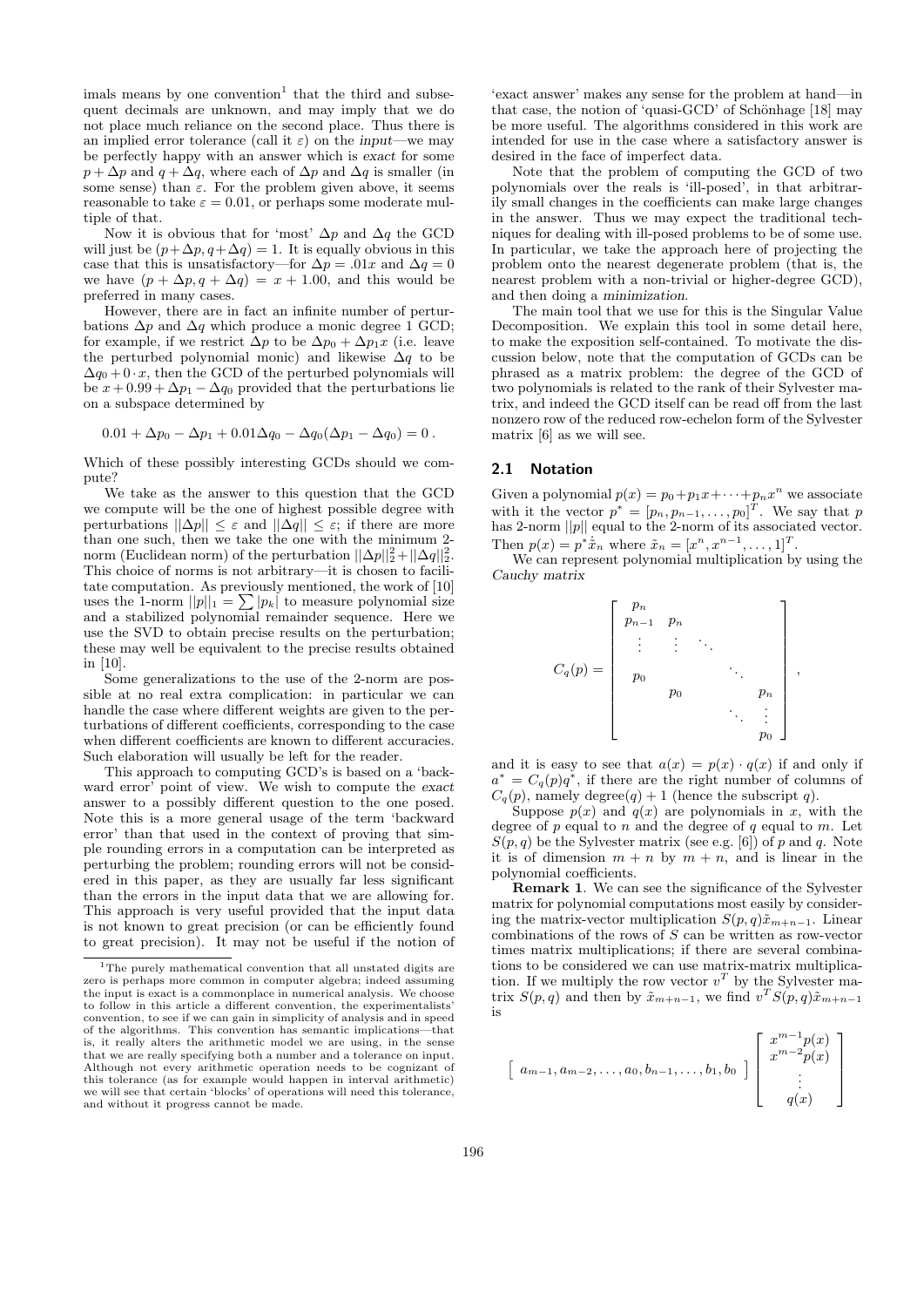or

$$
\left[ (a_{m-1}x^{m-1} + \dots + a_1x + a_0)p(x) + (b_{n-1}x^{n-1} + \dots + b_1x + b_0)q(x) \right],
$$

where the  $a_i$  and  $b_i$  are the entries of  $v^T$ , partitioned conformably with the rows of  $S$ . Thus we see that linear combinations of the rows of  $S$  are in a one-to-one correspondence with polynomial combinations of  $p(x)$  and  $q(x)$ . Thus if we can find the linear combination of the rows of  $S$  that gives a row with the most leading zeros (while still having some nonzero entries) then we will have found the coefficients of the GCD of  $p$  and  $q$ . But this is just the last row of the row echelon form of S.

Thus for the example we began with, we must decide the rank of the matrix

| 1.00 | 1.99 | 1.00 |
|------|------|------|
| 1.00 | 1.00 | 0.00 |
| 0.00 | 1.00 | 1.00 |

.

and to compute the last row of its 'correct' row-echelon form.

#### 2.2 Elementary Numerical Analysis and the SVD

The main tool in numerical analysis for deciding the rank of a matrix in the face of data perturbations (or, indeed, in the face of the usually much more trivial roundoff perturbations) is the Singular Value Decomposition, or SVD. We refer the reader to [8] for a geometric interpretation of the SVD, as well as details on how to compute it. We note that many packages exist for the reliable and efficient computation of the SVD, and in particular the LAPACK project paid particular attention to it.

Before we begin we describe the usual notation.

The norm of a vector  $v$  is, here, the Euclidean length of v, denoted by  $||v||_2 = \sqrt{v_1^2 + \cdots v_n^2}$  or more simply by  $||v||$ . The 2-norm (Euclidean norm) of a matrix is

$$
||A||_2 = \max_{||v||=1} ||Av||
$$

or, equivalently,

$$
||A|| = \max_{x \neq 0} \frac{||Ax||}{||x||}.
$$

This implies that  $||Ax|| \le ||A|| \cdot ||x||$  for any vector x. Note that this norm is different from the more easily computed Frobenius norm

$$
||A||_F = \sqrt{\sum a_{ij}^2}.
$$

It can be shown that  $||A||_2 \leq ||A||_F$ .

The lengths of the semi-axes of the ellipsoidal image of the unit sphere under the mapping  $x \to Ax$  are called the singular values of A, and are usually denoted by  $\sigma_1 \geq \sigma_2 \geq$  $\cdots \geq \sigma_n$  in the *n*-dimensional case.  $||A||_2$  is just  $\sigma_1$ .

A can be factored as  $A = U\Sigma V^T$ , where U and V are orthogonal and  $\Sigma = diag(\sigma_1, \sigma_2, \ldots, \sigma_n)$  is a diagonal matrix. The orthogonal matrices  $U$  and  $V$  can be computed along with the  $\sigma_j$  if desired.

The most important property of the SVD for our algebraic purposes is that  $\sigma_k$  is the 2-norm distance to the nearest matrix of rank strictly less than k. This is Corollary 2.3-3 in [8]. In other words, if A has singular values

 $\sigma_j$ ,  $j = 1, 2, \ldots, n$  arranged in the conventional decreasing order, and  $A + E$  has rank strictly less than k, then  $||E||_2 \geq \sigma_k$ . Further, there is a matrix E with  $||E||_2 = \sigma_k$ such that the rank of  $A+E$  is strictly less than k. This matrix  $E$  is easily constructible from the SVD of  $A$ , as follows. Put  $A + E = U \text{diag}(\sigma_1, \sigma_2, \dots, \sigma_{k-1}, 0, 0, \dots, 0) V^T$ . Then it is obvious that  $\overline{A} + \overline{E}$  has rank strictly less than k. A simple computation shows that the norm of  $E = A + E - A$ is the norm of  $U \text{diag}(0,0,\ldots,0,\sigma_k,\sigma_{k+1},\ldots,\sigma_n) V^T$  which is  $\sigma_k$  since multiplication by orthogonal matrices does not alter the 2-norm.

## 2.2.1 Relationship with eigenvalues

Singular values are often confused with eigenvalues. However, the singular values  $\sigma_k$  of A are in fact the square roots of the eigenvalues of  $A<sup>T</sup>A$ . If A happens to be symmetric positive definite, then indeed the singular values of A are the same as the eigenvalues of A; but in general they are not the same. Geometrically, singular values measure the amount of stretching A induces, without worrying about direction changes (i.e. rotation). In contrast, eigenvalues (if complex) also measure the amount of rotation that A induces.

#### 2.3 Algorithms for Univariate GCD

Several algorithms exist to compute floating-point GCD's. We discuss only three here: Schönhage's quasi-GCD algorithm, which assumes the input is inexact but arbitrarily precise, Noda and Sasaki's scaled Euclidean algorithm [17], and Karcanias and Mitrouli's associated matrix pencil algorithm [11]. As mentioned previously, the method of Hribernig and Stetter [10] was brought to our notice too recently to permit a real comparison with our method.

Schönhage's algorithm does not do what we want. Here we are assuming that the input is inaccurate and the inaccuracy cannot be removed. Since the hypotheses on which the algorithm is based are assumed not to apply, we do not discuss this approach further.

Noda and Sasaki's scaled Euclidean algorithm is simple and efficient, but again is designed to do something slightly different than what we want. It can produce unsatisfactory answers on some simple examples, including the following one from Schönhage:  $p = z^4 + z + 1$ ,  $q = z^3 - \eta z$ . For this example, for any small  $\eta$ , the GCD is 1. More than that, every polynomial set within 0.27 of this polynomial (with  $\eta = 0$ ) in 2-norm also has GCD 1. We can, however, find values of  $\eta$  and reasonable tolerances (say  $\eta = 10^{-3}$  and  $\varepsilon = 10^{-6}$ ) such that Noda and Sasaki's algorithm computes a degree-1 GCD. This degree-1 GCD is completely spurious, in light of the above. We remark, however, that their algorithm often produces satisfactory answers, particularly for the approximate square-free decomposition, and it is efficient.

The algorithms of Karcanias and Mitrouli [11] are phrased in the jargon of automatic control and hence less accessible to a general audience. Their first algorithm, which they call the associated pencil algorithm, is equivalent to the algorithm of Lazard (see section 4) for the solution of polynomial systems, specialized to the univariate case. Their second algorithm, which they really advocate as being more efficient, algorithm 3.1 in [11], is quite different from the associated pencil approach and from the approach used here. However, their error analysis for their algorithm 3.1 is apparently incomplete: they analyze each step but this does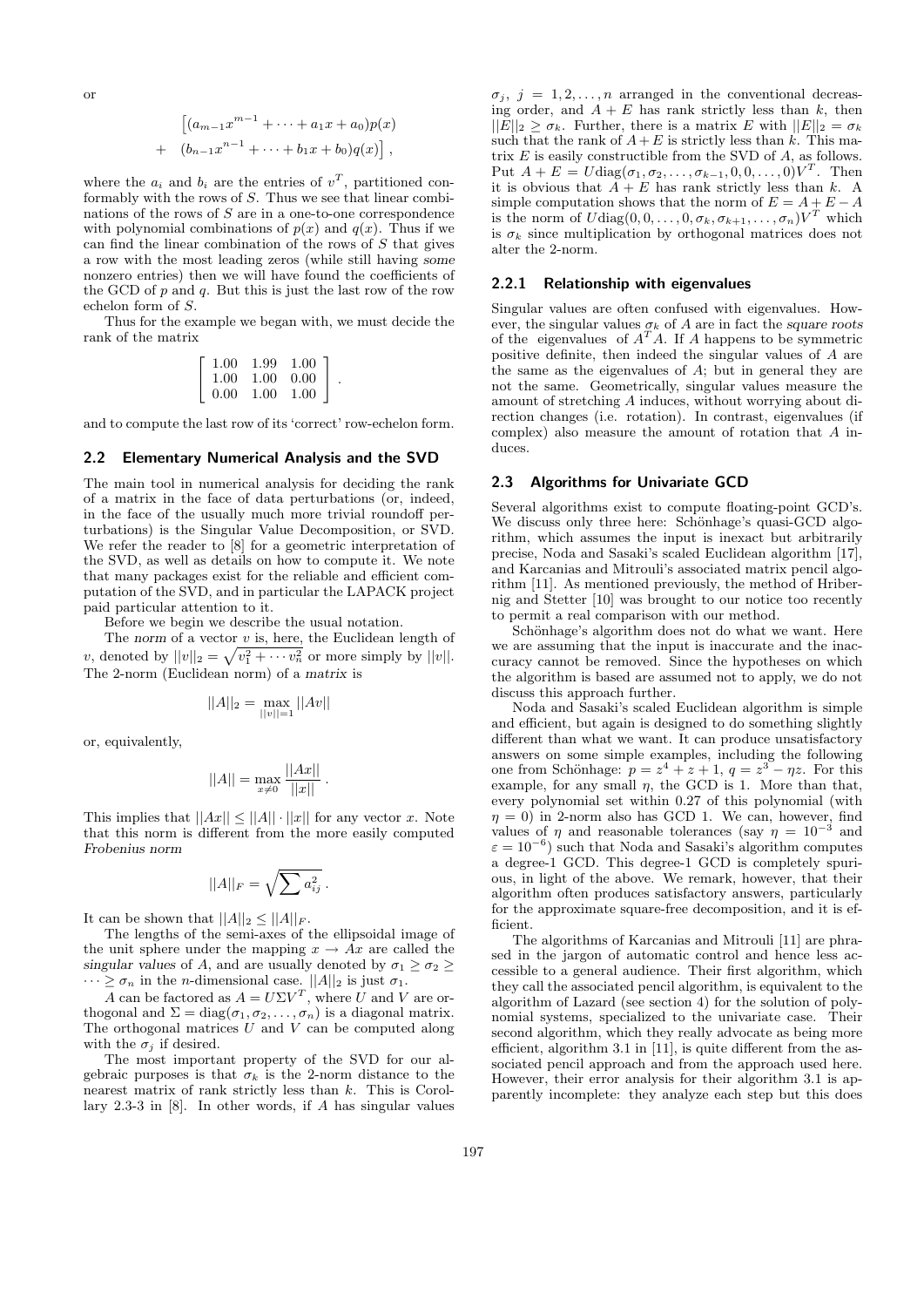not guarantee the stability of the whole process (for example one can stably compute the characteristic polynomial of a matrix (using extra precision if necessary in intermediate steps and then rounding to working precision, for example), and then stably compute the roots of that polynomial, but it is well known that first computing the characteristic polynomial and then computing its roots is not a stable method for computing eigenvalues). Finally, one of their error bounds contains the term  $||\hat{A}||_{\infty}^{d-1}$ , where  $\hat{A}$  is the companion matrix for one of the input monic polynomials, and d is the maximum degree of the input polynomials. This term (and hence the stated error bound) can be extremely large. Indeed for their example  $(4.2)$ , this number is larger than  $10^{120}$ , which induces a gross over-estimate of the actual error achieved by their algorithm.

The algorithm we present here for GCD computations is simpler and may be more reliable, but may also be more expensive than any of these. On the other hand, the expensive part of our algorithms can be carried out in purely numerical subroutines, perhaps in FORTRAN, and if the computer algebra system can take sufficient advantage of connections to good numerical libraries, as  $A^{\sharp}$  can [24], the actual performance of this approach may not be bad at all.

It is possible that some of the ideas presented here may be adapted to improve instead, say, Noda and Sasaki's algorithm (or at least provide an a posteriori error analysis for it); however, the ideas used in this algorithm also prove useful in the approximate solution of polynomial systems, which is discussed in section 4.

#### 2.4 Description of the SVD GCD algorithm

**Input:** Polynomials p and q, with deg(p)  $\geq$  deg(q), and an error tolerance  $\varepsilon > 0$ .

#### Processing:

- 1. Form the Sylvester matrix  $S$  of  $p$  and  $q$ .
- 2. Compute the SVD of  $S = U\Sigma V^T$ .
- 3. Find the maximum k such that  $\sigma_k > \varepsilon \sqrt{m+n}$  and Find the maximum  $\kappa$  such that  $\sigma_k > \varepsilon \sqrt{m+n}$  and  $\sigma_{k+1} \leq \varepsilon$  (if all  $\sigma_j > \varepsilon \sqrt{m+n}$  then set  $d = 1$ , and if there is no such 'gap' in the singular values then report failure). The index  $k$  is the declared rank of  $S$ , and the degree of d will be  $n_d = n - k$ .
- 4. Compute d by any of the following methods.
	- (a) Compute d by the ordinary Euclidean algorithm (perhaps scaled as Noda and Sasaki do it [17]), terminating when the degree of the remainder is  $n_d$ .
	- (b) (This rational method is speculative.) Form the top k rows of  $U^T S$  or, equivalently, of  $\Sigma V^T$ . Compute the row-echelon form of this matrix by Gaussian elimination with partial pivoting. The numerical behaviour of this algorithm can be bad, depending on the conditioning of the matrix F which transforms this matrix to row-echelon form. It is possible that this problem may be dealt with by a careful variation of iterative refinement, taking care to simultaneously iterate for a perturbed Sylvester matrix.
	- (c) Solve the minimization problem defined below, in section 2.6, by standard optimization techniques. This has the advantage that the backward error

analysis (also discussed below) is all done at the same time, and is numerically stable.

(d) Use the modified Lazard algorithm detailed in section 4, specialized to the univariate case, to find all the roots of the GCD and hence the GCD. This is equivalent to the matrix pencil algorithm of [11].

**Output:** A polynomial  $d$  of degree  $n_d$  which satisfies the following properties:

- 1. The polynomial  $d$  is the exact GCD of some pair of polynomials  $p + \Delta p$  and  $q + \Delta q$ , where  $||\Delta p|| \leq \hat{\varepsilon}$  and  $||\Delta q||_2 \leq \hat{\varepsilon}$ . We will discuss the quantity  $\hat{\varepsilon}$  below, but note now that it is very easily bounded and only slightly less simply computed exactly a posteriori.
- 2. The degree of d satisfies

 $degree(d) = max degree(GCD(r, s))$ .

where the maximum is taken over all polynomials  $r \in$  $\mathcal{N}_{\varepsilon}(p)$  and  $s \in \mathcal{N}_{\varepsilon}(q)$ . By  $\mathcal{N}_{\alpha}(p)$  we mean a closed  $\alpha$ -neighbourhood of p in the 2-norm:

$$
\mathcal{N}_{\alpha}(p) = \{q(x)|\text{deg}(q) = \text{deg}(p) \text{ and } ||p - q||_2 \leq \alpha\}.
$$

3. Among all polynomials  $(d^*, p + \Delta \hat{p}, q + \Delta \hat{q})$  satisfying the first two properties, the associated polynomials  $p+$  $\Delta p$  and  $q + \Delta q$  are the closest to p and q in the leastsquares sense.

Remark 2. Given an error bound, we have a well-defined concept of GCD. If an error bound is not known in advance, this algorithm can be used in several ways. For example:

- We can ask if a set of polynomials has a nontrivial GCD, and be assured that no polynomial within distance  $\sigma_k$  has one;
- We can instead ask how far away is the first set of polynomials with nontrivial GCD;
- We can ask for the polynomials closest to the given ones having a GCD of a given degree; or
- We can inspect the sequence  $\{\sigma_k\}$  for jumps to determine candidates for a "natural" GCD.

Other variations will no doubt occur to the reader.

We point out that the negative results (e.g., no polynomials within  $\varepsilon$  have nontrivial GCD) are the easiest to obtainthe algorithm produces this type of result directly. On the other hand, to explicitly find the nearest polynomials with a GCD of specific degree requires the additional solution of two least-squares problems, but as we will see the problems involved give rise to banded, symmetric, Toeplitz, positive definite systems, which can be solved very efficiently.

#### 2.5 More precise statements

Lemma 1. If  $E = S(\Delta p, \Delta q) = S(p + \Delta p, q + \Delta q) - S(p, q)$ , then  $||\Delta p||_2 \leq ||E||_2$ ,  $||\Delta q||_2 \leq ||E||_2$ , and

$$
||E||_2^2 \le ||E||_F^2 = m||\Delta p||_2^2 + n||\Delta q||_2^2,
$$

where  $||E||_2$  is the 2-norm of the matrix E and  $||E||_F$  is the Frobenius norm of the matrix E. Recall that the 2-norm of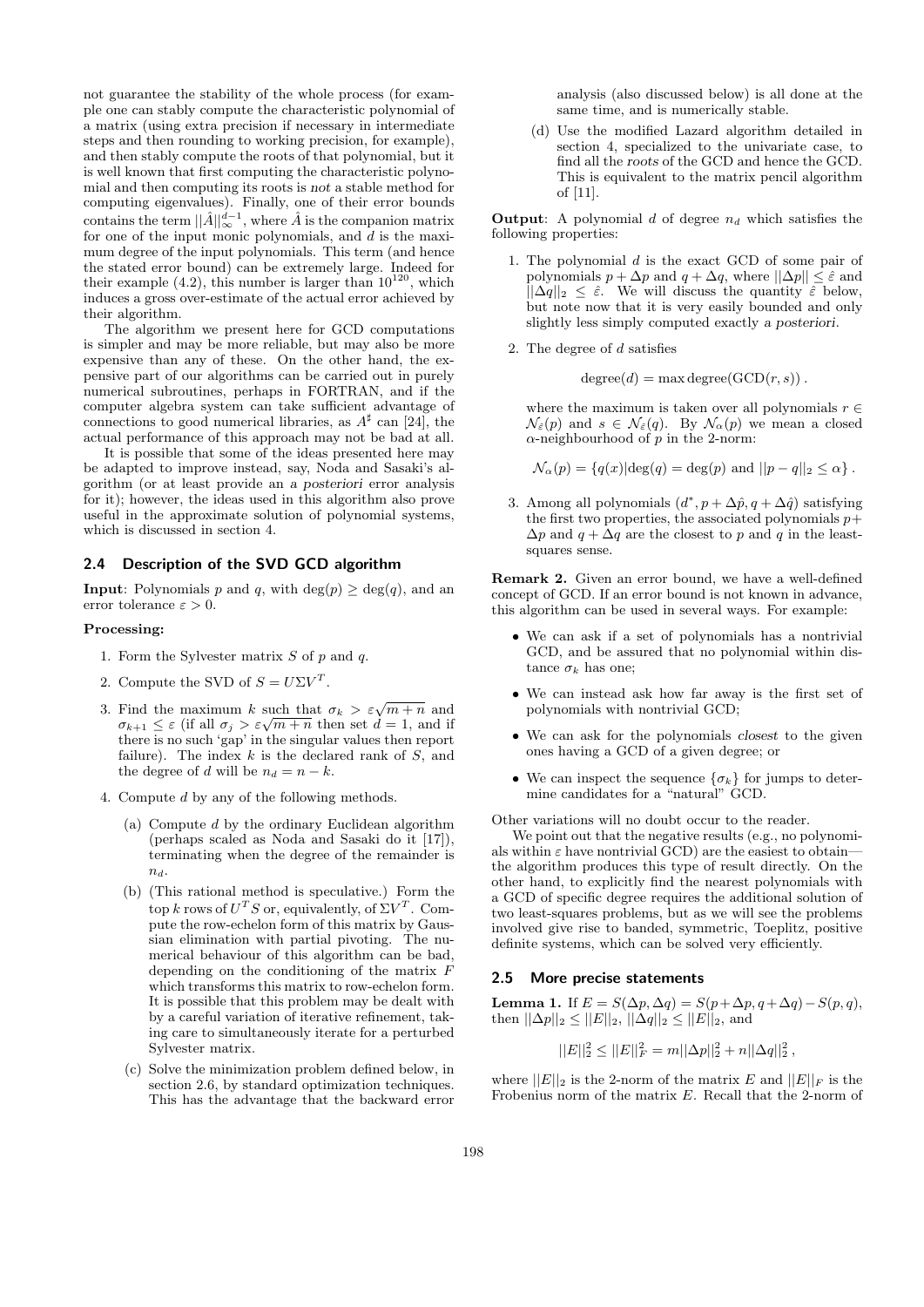the matrix E is, in contrast, the maximum value of  $||Ex||_2$ that can be obtained for any unit vector  $x$ .

Proof. The last inequality is obvious from the definitions. The first two are consequences of the fact that  $||E||_2 = ||E^T||_2$  and taking as unit vector  $x = [1, 0, \dots, 0]^T$ we have  $E^{T} x = [\Delta p_n, \Delta p_{n-1}, \ldots, \Delta p_0, 0, \ldots, 0]$  which implies  $||E||_2 \ge ||E^T x||_2 = ||\Delta p||_2$  by definition. A similar argument establishes the inequality for  $||\Delta q||_2$ .

**Lemma 2.** If the singular values of  $S(p,q)$  are  $\sigma_j$ ,  $j=$ **Lemma 2.** If the singular values of  $S(p,q)$  are  $\sigma_j$ ,  $j = 1, 2, ..., m + n$ , and  $\sigma_1 \geq \sigma_2 \geq ... \geq \sigma_k > \varepsilon \sqrt{m+n} > \varepsilon \geq$  $\sigma_{k+1} \geq \cdots \sigma_{m+n}$  (in other words, the numerical  $\varepsilon$ -rank of  $\overline{S}$ is k), and if  $\hat{d}$  is a common divisor of  $p + \Delta p$  and  $q + \Delta q$ with degree $(\hat{d}) \geq m + n - k + 1$ , then one of  $||\Delta p|| > \varepsilon$  or  $||\Delta q|| > \varepsilon.$ 

**Proof.** The nearest rank  $m + n - k + 1$  matrix  $S + E$ **Proof.** The nearest rank  $m + n - \kappa + 1$  matrix  $S + E$ <br>has  $||E||_2 \ge \sigma_k > \varepsilon \sqrt{m+n}$ . Thus  $S(p + \Delta p, q + \Delta q)$ nas  $||E||_2 \ge \sigma_k > \varepsilon \sqrt{m+n}$ . Thus  $S(p + \Delta p, q + \Delta q) - S(p,q) = S(\Delta p, \Delta q)$  has  $||S(\Delta p, \Delta q)|| \ge \sigma_k > \varepsilon \sqrt{m+n}$ . But if both  $||\Delta p|| \leq \varepsilon$  and  $||\Delta q|| \leq \varepsilon$ , then by Lemma 1 But if both  $\|\Delta p\| \leq \varepsilon$  and  $\|\Delta q\| \leq \varepsilon$ , then by Lemma 1<br> $\|S(\Delta p, \Delta q)\|_2^2 \leq m\varepsilon^2 + n\varepsilon^2$  or  $\|S(\Delta p, \Delta q)\|_2 \leq \varepsilon\sqrt{m+n}$ , a contradiction.

**Lemma 3.** Given a candidate approximate divisor  $d$  of p, we define  $p + \Delta p$  to be the (least-squares) 'closest exact product' if there exists a polynomial  $Q_p(x)$  such that  $d \cdot Q_p =$  $(p + \Delta p)$  exactly and  $\Delta p$  is as small as possible in the least squares sense. We can compute  $\Delta p$  by solving the following linear least squares problem: minimize  $\|\Delta p^*\|$  where

$$
\Delta p^* = D_p Q_p^* - p^*,
$$

with the  $n + 1$  by  $k + 1$  Cauchy matrix  $D_p := C_p(d)$  (see section 2.1) whose columns are the coefficients of  $d$ . If  $d$  has degree  $n_d = m + n - k$ , where k is defined as the numerical ε-rank of  $S(p, q)$ , then we can bound the norm of  $||\Delta p||$  by

$$
\sigma_{k+1} \le ||\Delta p|| \le ||r_p||
$$

where  $r_p$  is defined by  $p = \hat{Q}_p d + r_p$  (i.e. ordinary polynomial division).

Proof: Immediate after the observation that polynomial multiplication of d by  $Q_p = Q_0 + Q_1 x + \cdots + Q_k x^k$  can be written in linear algebra terms as the matrix-vector product  $D_p Q_p^*$ . The final inequality arises because if  $p = \tilde{Q}_p d + r_p$ then

$$
-r_p^* = D_p \hat{Q}_p^* - p^*
$$

which must have norm greater than or equal to the minimum value attainable, i.e.  $||r_p|| \geq ||\Delta p||$ .

Remark 3. Solution of this least-squares problem by the method of normal equations gives us a banded symmetric Toeplitz (positive definite because  $A = D_P^T D_P$ ) matrix whose first column is  $[d_0^2 + d_1^2 + \cdots + d_{n_d}^2, d_0 d_1 + d_1 d_2 +$  $\cdots d_{n_d-1} d_{n_d}, \ldots, d_0 d_{n_d}, 0, \ldots 0]^T$  where only the first  $n_d + 1$ entries are nonzero (this presumes  $k > n_d$ ). Thus the bandwidth of the system is directly related to the degree of the putative GCD, while the size of A is  $k + 1$  by  $k + 1$ . This system can be solved in  $O(kn_d)$  floating point operations by the standard recurrences [8], which are particularly apt for this system with its banded structure. There are faster algorithms for solving non-banded symmetric positive definite Toeplitz systems, which take  $O(k \log^2 k)$  operations, but in the usual case where the degree of the GCD  $n_d$  is small we can expect the standard (and in any event simpler) algorithm to be faster still.

The conditioning of  $A$  is also important. In the common case when the degree of the computed GCD is 1, then A is tridiagonal, symmetric, and Toeplitz; in that case we can

explicitly calculate the eigenvalues in terms of the roots of the Chebyshev polynomials of the second kind. This gives that the condition number of A grows in the worst case like  $4n^2/\pi^2 + O(n)$  where *n* is the degree of *p*; clearly for large n this could be a problem (say  $n = 1000$ , depending on the problem and the precision desired in the estimate for  $\Delta p$ ). This is obviously not a critical problem, though for larger-degree GCD's the conditioning may be worse.

If conditioning of A prevents a satisfactory answer from being obtained, one can alter the Modified Gram-Schmidt algorithm for  $QR$  factorization to take advantage of the special form of  $D_p$ ; if  $D_p = QR$  then Q is upper trapezoidal in shape and R is upper  $n_d + 1$ -diagonal; still, this gives a more expensive algorithm than the normal equations. But the condition number of  $D_p$  grows only like  $2n/\pi$  (in the degree one case), which may allow more accurate answers than the normal equations approach.

Remark 4. For the degree-one case, there is an explicit analytical formula for the minimum 2-norm  $\Delta p$ . We derive it as follows (this result may not be original to this paper). Suppose  $r$  is the root of our computed degree-one GCD. Then the minimum 2-norm distance from  $p(x)$  to a polynomial  $p(x) + \Delta p(x)$  with this root can be found by solving the following rank-deficient least-squares problem with the SVD [8].

$$
p(r) + [1, r, r^2, \dots, r^n] \begin{bmatrix} \Delta p_0 \\ \Delta p_1 \\ \vdots \\ \Delta p_n \end{bmatrix} = 0
$$

But the SVD of the 1 by  $n + 1$  matrix R for this linear system is trivial:  $U = [1], \sigma_1 = ||R||_2$  (as a vector), and V is some orthogonal completion of  $R/\sigma_1$ . This gives us as the minimum 2-norm solution

$$
\Delta p^* = -p(r)R^T/\sigma_1^2.
$$

We see that the distance to the nearest polynomial with this zero is proportional to the residual  $p(r)$ .

There is a slightly simpler formula cited in [15] which gives the 1-norm distance to the nearest polynomial with the given root.

**Definition.** Suppose  $\Delta p$  has been computed by solving the associated least-squares problem. Suppose also that  $\Delta q$ has been computed. We define  $\hat{\varepsilon} = \max(||\Delta p||, ||\Delta q||)$ . This is our computable a posteriori bound on the distance to the nearest set of input polynomials with nontrivial GCD.

Remark 5. This definition and Lemma 3 provide two a posteriori backward error bounds, one cheap and crude and one slightly more expensive but wholly precise. It would also be interesting and useful to have a good a priori bound. We conjecture that one can replace the upper bound  $\hat{\varepsilon}$  in the Lemma 2 with something like  $M\varepsilon$  for a suitably moderate constant  $M$ , possibly depending on  $n$  and  $m$ .

#### 2.6 Optimization Algorithm

If we define the near-GCD as the solution to the following minimization problem

$$
\min_{d} ||C_p(d)q_1 - p||^2 + ||C_q(d)q_2 - q||^2
$$

where  $C_p(d)$  is the  $n+1$  by  $n-n_d+1$  Cauchy matrix defined by the unknown coefficients of the near-GCD  $d$  of degree  $n_d$ , and similarly  $C_q(d)$  is the  $m+1$  by  $m-n_d+1$  Cauchy matrix,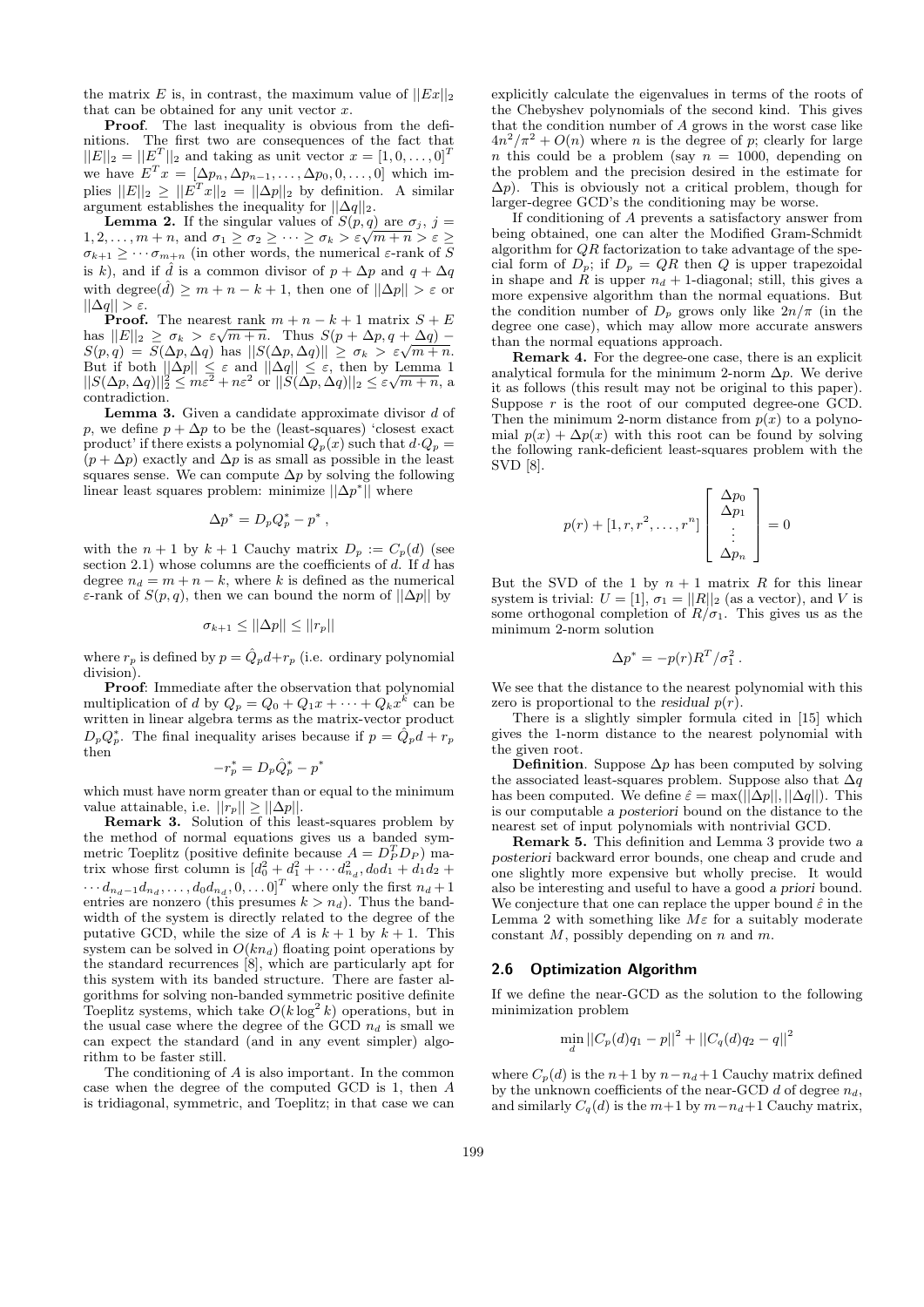and  $q_1$  and  $q_2$  are the unknown vectors of coefficients of the corresponding quotient polynomials, then we see we have a (quadratic) nonlinear least-squares problem to solve to find  $d(x)$ 

This can be done with standard optimization algorithms, and has as byproduct the backward error computations discussed in the previous sections, because clearly once  $d(x)$ has been specified, the minimum is achieved on each piece of the function by choosing  $q_1$  and  $q_2$  appropriately. We are experimenting with this algorithm at present to see if it can be competitive.

## 2.7 Example

Suppose

and

$$
q = x^4 - 2.993x^3 - 0.7745x^2 + 2.0070x + 0.7605
$$

 $p = x^5 + 5.503x^4 + 9.765x^3 + 7.647x^2 + 2.762x + 0.37725$ 

are given.

If we compute the GCD by the SVD algorithm above, we find that the singular values of the Sylvester matrix are approximately 23.1, 14.6, 7.62, 4.68, 3.59, 2.72, 1.11, .000141, and .611E−5. From this we can decide that there is a perturbation of the data not much bigger than  $1.4 \cdot 10^{-4}$  such that there is a degree 2 GCD, and that the required perturbation to make a degree 3 GCD is at least 1.1—that is, the 2-norm of the vector of coefficients of  $\Delta p$  or  $\Delta q$  must be at least 1.1 to get a degree 3 GCD. Since the coefficients of the input were given only to four significant figures, we conclude that it is reasonable to look for a degree-2 GCD.

Now we continue with the algorithm and compute the candidate GCD

$$
d = x^2 + 1.007x + 0.2534
$$
.

Then as we have seen in theory, d exactly divides some  $p + \Delta p$ with  $||\Delta p|| \le ||r||$ , where r is the remainder on division of p by d. This gives an upper bound on  $||\Delta p||$  of roughly 9.7 ·  $10^{-5}$ . In fact the minimum possible perturbation to p that allows exact division by  $d$  has norm about  $6.6\cdot 10^{-6}$ , as we discover on solving the appropriate least-squares problem.

Similarly, d exactly divides  $q + \Delta q$  with  $||\Delta q|| \leq ||r||$ , where r is the remainder on division of q by d. This gives an upper bound on  $||\Delta q||$  of roughly  $5.7 \cdot 10^{-4}$ , whereas the minimum possible perturbation to  $q$  that allows exact division by d has norm about  $1.6 \cdot 10^{-4}$ . Note that this is only slightly larger than the discriminating singular value of the Sylvester matrix, which was  $1.4 \cdot 10^{-4}$ .

The 2-norm of  $p$  is about 14, while the 2-norm of  $q$  is about 4. Thus we see that our divisor  $d$  is a better divisor of  $p$  than it is of  $q$ , but in both cases relative changes in the input of less than  $10^{-4}$ , that is, of the unknown digits of p and q, allow us to say that our calculated GCD is exact.

Thus the algorithm provides a proof that there is no more satisfactory GCD than the one given, in the sense that the one computed has the highest possible degree consistent with the data. Further, we can explicitly compute the smallest perturbation of the initial data which makes the answer exact, so that we can verify that the problem we have actually solved is reasonable.

Contrast this with a 'forward error' approach, which requires you to know something more a priori about the 'exact' answer to the given problem.

## 2.8 Difficult cases

What do we do if there is no clear separation amongst singular values? This is likely to happen for large-degree polynomials. The algorithm above will simply report that it has failed; the user then must examine the singular values and make her or his own decisions. This is the best that can be done, in principle.

#### 3 A first approach to multivariate GCD

It is often maintained that computation of GCD's is essentially a univariate problem, since we can compute multivariate GCD's by interpolation. Substantial modification of the standard exact algebraic interpolation algorithm is necessary, however, for a satisfactory algorithm in the approximate case. We describe this modification below.

For simplicity, let us consider a bivariate problem first. Suppose that the degrees of the input polynomials in  $x$  are less than the degrees in y; now consider taking a random value of x, say  $x = \alpha$ , and then consider the reduced problem of computing the GCD of  $p(\alpha, y)$  and  $q(\alpha, y)$ . We use the SVD algorithm to find the GCD of these polynomials. Because of the randomness of  $\alpha$  this will tell us both the degree and the sparsity pattern of the true GCD as a polynomial in y, with probability 1.

Now we take  $x$  as our main variable; we put  $x$  back as an indeterminate, and choose a certain number of random values  $\beta_i$  of y. For each  $\beta_i$  we compute the GCD of  $p(x, \beta_i)$ and  $q(x, \beta_i)$ . Note that these GCD's will all be monic in x, whereas the true GCD may have both  $x$  and  $y$  in its leading term; hence the coefficients of the computed GCD's will be rational functions of  $\beta$ . However, we can take the denominator of these rational functions to be the same in every coefficient, and this allows us to do the (sparse) interpolation at little more than the cost of polynomial interpolation. Note that taking more points than necessary allows us to use ideas from least-squares approximation theory, and may allow us to compute better answers. The problem of 'unattainable' or 'near-unattainable' points for rational interpolation may be avoided in this fashion, as well.

In exact computation, each coefficient can be interpolated separately. For approximate computation this might allow slightly different denominators in each case, which would be unsatisfactory. So we interpolate all the coefficients simultaneously. We do this by setting up (conceptually) the linear system describing the interpolation problem, and then semi-analytically solving the problem—that is, reducing it to a sequence of smaller-order matrix problems.

Suppose there are  $T<sub>x</sub>$  nonzero terms in each of the GCDs of  $p(x, \beta_i)$  and  $q(x, \beta_i)$ . Suppose that we know that the GCD of  $p(\alpha, y)$  and  $q(\alpha, y)$  has  $T_y$  nonzero terms (and we know their powers also: e.g.  $GCD(p(\alpha, y), q(\alpha, y)) = c_1y^3 + c_2y^5$ so  $T_u = 2$  and the powers are known).

Then we must be able to fit rational functions  $p_i(y)/p_0(y)$ to the  $T_x$  terms of the GCD's of  $p(x, \beta_i)$  and  $q(x, \beta_i)$ . Note that the coefficient of the monic term is just  $p_0(y)/p_0(y)$  and thus we get, for each  $\beta_i$ , only  $T_x - 1$  equations in the  $T_xT_y$ unknown coefficients of the interpolating polynomials. This tells us that if  $T_x = 1$  we have to do something special, and in fact this case is easy—since we know there is only one term in  $x$ , and we know its power, just solve the reduced polynomial GCD problem with  $x = 1$  and multiply the result by  $x^{\ell}$  where  $\ell$  is the known power of the GCD. If  $T_x > 1$ , then we can take  $M$  to be any number greater than or equal to  $T_yT_x/(T_x-1)$  (in particular  $2T_y$  will do but may require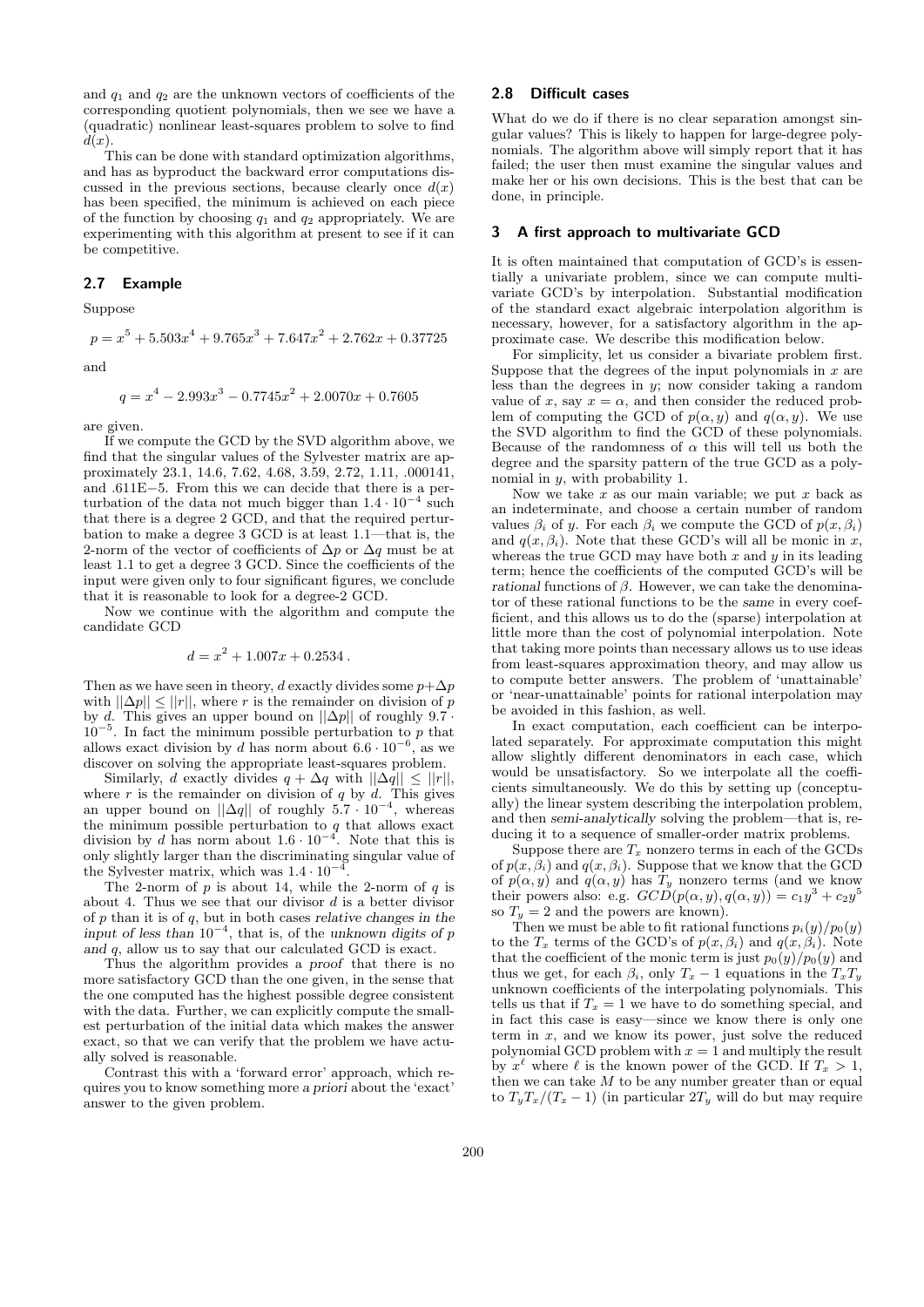too many points if  $T_x > 2$ , then we need only solve M GCD problems in  $n - 1$  variables.

Consider a specific example for clarity. Suppose we are trying to recover the GCD  $1 + 3y + 3y^2x$  from its sampled values  $x+6$  at  $y=1/3$  (remember the GCD process takes a monic GCD),  $x+9/4$  at  $y = 2/3$ ,  $x+0$  at  $y = -1/3$ ,  $x-3/4$ at  $y = -2/3$ ,  $x + 4/3$  at  $y = 1$ , and  $x + 2/3$  at  $y = -1$ . Rationally interpolating the constant term of each GCD by  $(p_0 + p_1y + p_2y^2)/(q_0 + q_1y + q_2y^2)$  (the degrees and nonzero terms are known by random sampling), we get the following system of linear equations.

$$
p_0 + \beta_i p_1 + \beta_i^2 p_2 - \gamma_i (q_0 + \beta_i q_1 + \beta_i^2 q_2) = 0
$$

for  $(\beta_i, \gamma_i)$  equal to  $(1/3, 6)$ ,  $(2/3, 9/4)$ , ...,  $(-1, 2/3)$ .

This is a sixth-order homogeneous system: we are looking for an eigenvector corresponding to the zero eigenvalue. If zero isn't an eigenvalue, then there is no rational system with the same denominator fitting the data.

For larger systems we quickly notice that the matrices multiplying the numerator coefficients are all the same Vandermonde matrix. This permits economical solution. Placing the denominator coefficients last in the list of unknowns leads to a block-bordered diagonal system that looks like

$$
\left[\begin{array}{cccc}\nB & & Y_1B \\
B & & Y_2B \\
& \ddots & \vdots \\
& & B & Y_pB\n\end{array}\right],
$$

where  $B$  is the  $M$  by  $T_x$  Vandermonde matrix associated with the chosen collocation points  $\beta_i$  raised to the known powers, and  $Y_i$  is the diagonal matrix of the known values of the *i*-th coefficient at each  $\beta_j$ . Calling this matrix A, then we are looking for a vector that makes  $A\{p\} = 0$ . Such a vector will also make  $A^T A \{p\} = 0$ , so we may confine our search to eigenvectors of the (square) matrix  $A<sup>T</sup>A$ . Indeed since  $A^T A = V \Sigma^2 V^T$  if  $A = U \Sigma V^T$  we see that the nullspace of  $A<sup>T</sup>A$  is exactly the nullspace of A. This matrix is also sparse, and we can, by stable block row reduction using the  $SVD$  on  $B^T B$  (which doesn't alter the eigenvector we are looking for), reduce it to a system of the form

$$
\left[\begin{array}{cccc} I & & G_1 \\ & I & & G_2 \\ & & \ddots & \vdots \\ & & & M \end{array}\right].
$$

Explicit formulas for the  $G_i$  and M are as follows.

$$
G_i = (B^T B)^{-1} B^T Y_i B
$$

and

$$
M = \sum_{i=1}^{T_y - 1} (Y_i B)^T (Y_i B) - (Y_i B)^T B G_i.
$$

We can find an eigenvector of this system by first finding an eigenvector of the lowest-order submatrix, M. This eigenvector gives the coefficients of the denominator polynomial. Finding the coefficients of the numerator polynomials is then simply a matter of matrix multiplication.

We find the zero eigenvector of  $M$  by using the SVD again. We simply take the last vector of V where  $M =$  $U\Sigma V^T$ . It is possible that more than one vector will make  $A^T A \{p\} = 0$  (if for example there is a common factor  $d(x)$ 

among all coefficients, which will obviously cancel after dividing out the leading coefficient), in which case we take the one of largest degree possible.

This process can be recursively iterated for the case of more than two variables. Some questions remain: how many points should we use for a good least-squares fit, and how should we choose them? Randomness is necessary only for avoiding coincidences (e.g.  $(x^2 + yx + 1, x + 1) = 1$  if  $y \neq 2$ ) once the degree of the GCD in  $y$  is known.

Using a purely random choice of interpolation points usually produces an unacceptably high condition number for the interpolation/approximation problem: we often observed condition numbers as high as 100, and on a problem with only three digits of accuracy in the input this means that only one digit will be accurate on the output. However, we have experimentally observed that it seems sufficient to randomly scale each variable and choose the Chebyshev points in the new variable (that is, put  $x_k = \beta u_k + \alpha$ for some randomly chosen  $\alpha$  and  $\beta$ , and then choose the M values  $\cos(\pi j/M)$ ,  $j = 0..M - 1$  for  $u_k$ ). This typically produces condition numbers of 5 to 10, though if we are unlucky with our choice of  $\beta$  we can have very large condition numbers indeed so this must be monitored. We originally chose  $\alpha$  and  $\beta$  as random variables on  $(0, 1)$  but later modified this to  $(1/2, 1)$ . A good theory for the choice of points is needed.

We note that as implemented, there are two ways in which this algorithm can fail: due to unlucky random choices, or due to poor conditioning of the Vandermonde systems. So we must be able to check the answers that the program produces.

#### 3.1 Backward error analysis

As in the univariate case we can compute the nearest polynomials to the input whose exact GCD is the one we have computed. If we assume that the nearby polynomials are dense, then there is no real difficulty in performing the calculation. We give an example below, which is example 7 in [17]. Put

$$
f0 = 0.25 - 0.25x^{2} - 0.25y^{2} - 0.9999xy + xy^{3} + yx^{3}
$$

and

$$
f1 = -0.00001 + y - 1.00001x + xy^{2} - yx^{2} + x^{3} - y^{3}.
$$

If the coefficients are rounded in the obvious way the GCD is  $x^2 + y^2 - 1$ . The algorithm as implemented computes slightly different answers on different runs (because of the randomness). A typical result is (with tolerance 0.0001)

$$
\hat{d} = -0.99997 + 0.99937x^2 + y^2.
$$

Finding the quotient that makes  $d(x, y)q_0(x, y) = f_0(x, y)$  is easily set up as a set of (incompatible) linear equations for the unknown coefficients of  $q_0$ . We get  $Dq^* = f_0^*$ , where the matrix  $D$  is sparse and similar in structure to the symbolic matrices in Lazard's algorithm (section 4). It is not printed here, for space reasons. We solve that set of equations in the least-squares sense to find that the smallest change that we can make in  $f_0$  to make  $\hat{d}$  an exact divisor has 2-norm of about 0.0000816. Similarly, we must (and can) change  $f_1$ by 0.00001125 to make it exactly divisible by  $\hat{d}$ .

Thus we see that the algorithm has found the exact answer to a slightly different problem, a nearby dense one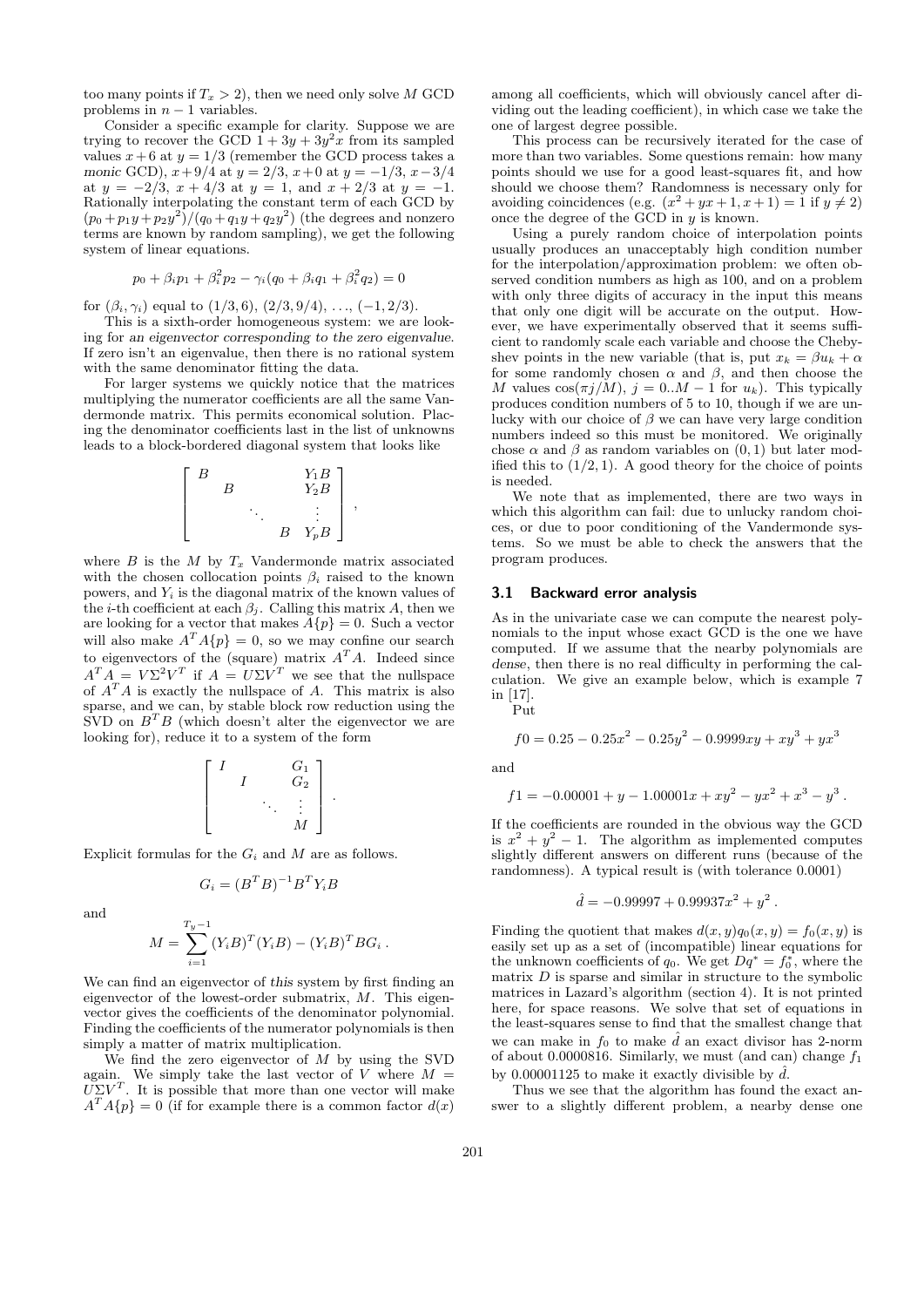within the specified tolerance. The fact that  $\hat{d}$  is not so very different from  $x^2 + y^2 - 1$  tells us that the original problem is not very sensitive to the errors in the input data.

If sparsity is important for the error analysis, that is, if the user is really only interested in getting the exact solution to nearby sparse problems, then it may not be true that the problem solved exactly is nearby (or even exists at all).

## 4 Solution of Multivariate Systems

The algorithms we discuss here for the solution of polynomial systems are similar to those of [2, 13, 14, 15], in that they use the SVD and generalized eigenvalue computations on a resultant-like matrix; however, the details of the computation are different. Aside from complexity differences, the main difference is that the algorithm we adapt, Lazard's algorithm, is capable of solving over-determined systems. (We note, however, that for the  $n$  equation in  $n$  unknown case, earlier methods [13] are superior.) In principle we can take some advantage of sparse matrix computations, for the algorithm considered in the present paper, but we have not yet done so, and in any event the matrices used here are not as sparse as in the  $n \times n$  case.

We note that if we treat the input data as being exact, then overdetermined systems with approximately-known coefficients will, in general, have no solutions. Thus we are forced to treat the input data as being inexact, and allow the algorithm to pick out nearby interesting problems to solve.

The method is based in part on the recognition of certain matrices as being representations of multiplication by each of the variables in an affine ring, and hence that the matrices are commutative. This leads to an interesting approach to the computation of linear bases for polynomial ideals. See [7] for details.

## 4.1 Lazard's algorithm for solution of polynomial systems

In a following section we will be modifying Lazard's algorithm [12] to the present case of approximately-known input polynomials. This section contains a brief exposition by example of Lazard's method, for easy reference. We use Lazard's own example, with some additional remarks to prepare for the transition to the approximate case.

Consider the very simple system of equations

$$
f_0 = -1 + 2x + y + x^2 + xy = 0 \tag{1}
$$

$$
f_1 = -1 + 3x + 2y + x^2 - y^2 = 0.
$$
 (2)

These equations have three finite solutions,  $(0, 1)$ ,  $(1, -1)$ , and  $(-3, 1)$ , and one solution at infinity in the common asymptotic direction  $(-1, 1)$ .

Now put

$$
f_2 = u + vx + wy , \t\t(3)
$$

where  $u, v$ , and  $w$  are scalar indeterminates. We now form a matrix system out of these three polynomials, from the coefficients of the monomials that occur in  $f_0$ ,  $xf_0$ ,  $yf_0$ ,  $f_1, x f_1, y f_1, f_2, x f_2, y f_2, x^2 f_2, xy f_2$ , and  $y^2 f_2$ . Lazard's Theorem 3.3 [12] tells us how many such polynomials to construct, and what the maximum degree of the resulting monomials is (in this case,  $D = 3$ ). Taking the monomials in lexicographic order, the resulting table is shown in Figure 1.

The table was constructed as follows. The exterior lefthand column lists the monomials of degree less than or equal

to  $D = 3$ . The three interior parts correspond to the polynomials  $f_0$ ,  $f_1$ , and  $f_2$ . The top row is a list of the monomials of degree less than or equal to  $D-\text{degree}(f_i)$ . If m is a monomial from the left-hand exterior column, and  $n$  is a monomial from the top row, then the entry in the table in that row and column intersection is the coefficient of  $m$  in the polynomial  $nf_i$ . For example, 3 is the coefficient of  $xy$ in  $y f_2$ .

It is clear that this is a generalized Sylvester matrix, and that if we put  $\tilde{x} = [1, x, y, x^2, xy, \dots, xy^2, y^3]$ , then if Z is the matrix above then the components of  $\tilde{x}Z$  are  $f_0(x, y)$ ,  $xf_0(x, y), yf_0(x, y), f_1(x, y), \ldots$ , and  $y^2f_2(x, y)$ . For the general problem, this matrix can get very large (though it is sparse).

Lazard works with this table as one large matrix. We will find it simpler to split it into four matrices, all purely numerical. For the moment, however, we split it only into two: the left-hand purely numerical part, which we will call Z, and the right hand symbolic part, which we will call M. Later we will split  $M = uM_u + vM_v + wM_w$  into three numerical parts.

The algorithm proceeds as follows. First, we perform Gaussian elimination on Z; that is, we factor  $Z = PLUR$ into its row-echelon factorization  $[4]$ . Here,  $Z$  is the first six (numeric) columns of the matrix in Figure 1, and it factors into  $PLUR$  where  $P$  interchanges rows 5 and 7 and  $U$  is a 10 by 10 upper-triangular matrix, and the row-echelon form of Z is a 10 by 6 matrix with its main diagonals all equal to 1. We really need only  $P$ ,  $L$ , and  $R$  for our purposes. R tells us that the rank of Z is  $k = 6$ , which we need, and we will apply  $L^{-1}P^{-1}$  (or, rather, the bottom rows of this, corresponding to the nontrivial part of the result) to the symbolic matrix M. This gives  $Z_1$ , as given below (some entries are not printed, to save space).

$$
Z_1 = \left[\begin{array}{cccccc} -u - v + w & * & * & * & u & -u \\ -v + w & * & * & * & v & 0 \\ u - v + 2w & * & * & w & u + v \\ u + w & * & * & * & 0 & u + w \end{array}\right]
$$

We then go on to apply more Gaussian elimination, in order to compute a determinant. This determinant factors into factors linear in  $u, v,$  and  $w$ , which is the crucial result that the algorithm is based on. It turns out that this determinant is precisely the determinant of  $U$  in the row echelon factorization of  $Z_1 = PLUR$ , where P is a permutation matrix,  $L$  is unit lower triangular,  $U$  is a nonsingular upper triangular matrix, and  $R$  is the row echelon form. We remark that this determinant of  $U$  is necessarily nonzero when the computed factorization is correct on specialization—this computation gives one of the simplest examples of a useful 'proviso' [5].

The determinant of  $U$  is

$$
(v-w) (u+w) (u-3v+w) (u+v-w).
$$

From this determinant, we can read off the roots by the coefficients of the linear factors:

 $(0, 1, -1),$   $(1, 0, 1),$   $(1, -3, 1),$   $(1, 1, -1)$ .

The first set of coefficients corresponds to the solution at infinity. There are three coefficients here because the method is based on homogenization of the original polynomial set, and hence we want to set the first coefficient to 1 (by scaling) if we can.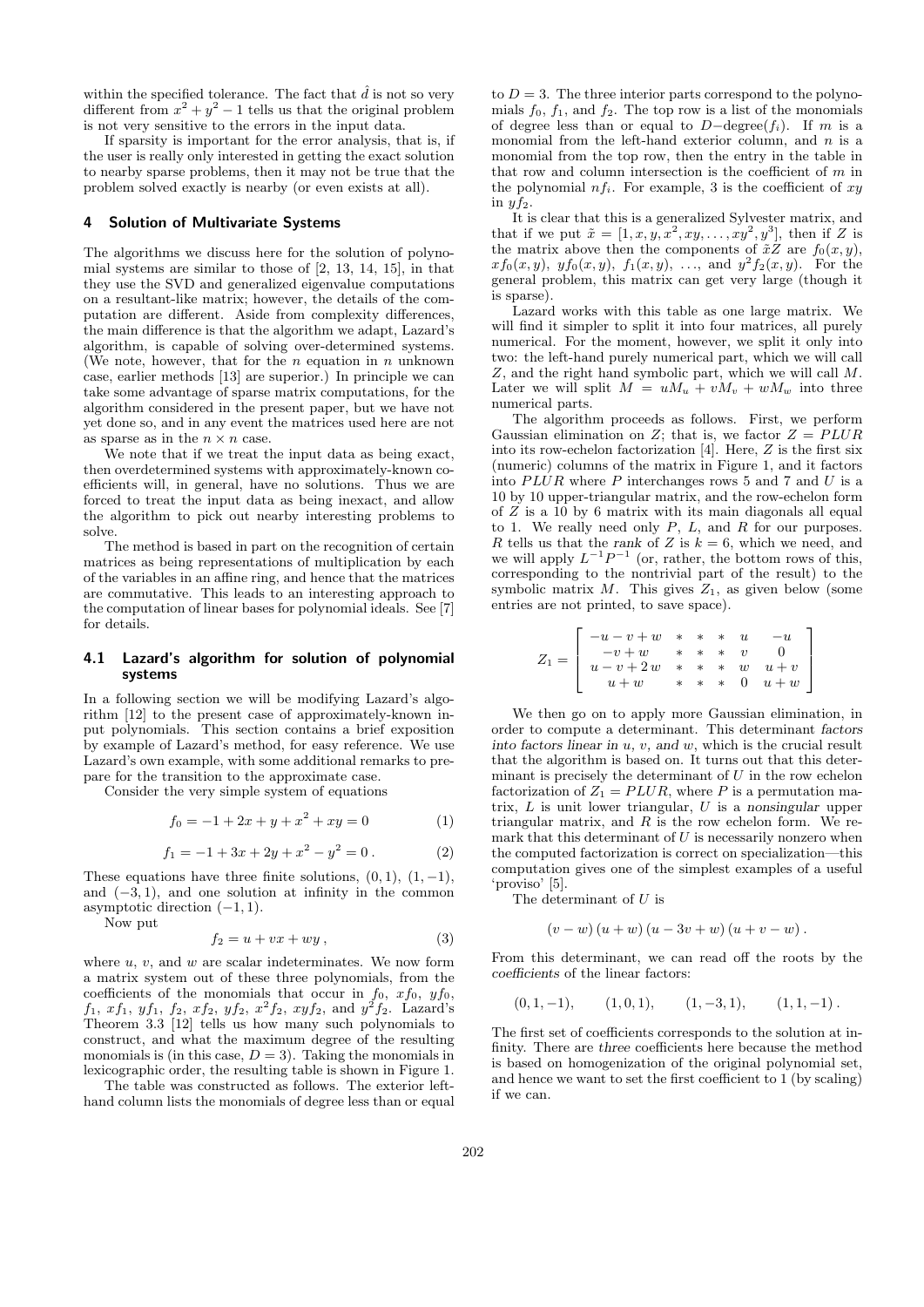|                     |                          | $\boldsymbol{x}$ | $\boldsymbol{y}$ |                          | $\boldsymbol{x}$ | $\mathcal{Y}$  | 1                | $\boldsymbol{x}$ | $\boldsymbol{y}$          | $x^{\cdot}$               | xy                  | $\boldsymbol{2}$<br>$y^{\cdot}$ |
|---------------------|--------------------------|------------------|------------------|--------------------------|------------------|----------------|------------------|------------------|---------------------------|---------------------------|---------------------|---------------------------------|
|                     | $\overline{\phantom{0}}$ |                  | ۰                | $\overline{\phantom{0}}$ |                  | ٠              | $\boldsymbol{u}$ |                  |                           |                           |                     |                                 |
| $\boldsymbol{x}$    | 2                        | -                | ٠                | 3                        |                  | ٠              | $\boldsymbol{v}$ | $\boldsymbol{u}$ |                           |                           |                     |                                 |
| $\boldsymbol{y}$    |                          | ٠                |                  | $\overline{2}$           |                  |                | w                | ٠                | $\boldsymbol{\mathit{u}}$ |                           |                     |                                 |
| $x^2$               |                          | $\overline{2}$   | ٠                | 1                        | 3                | ٠              | ٠                | $\boldsymbol{v}$ | ٠                         | $\boldsymbol{\mathit{u}}$ |                     |                                 |
| xy                  |                          | 1                | $\overline{2}$   |                          | $\overline{2}$   | 3              | ٠                | $\boldsymbol{w}$ | $\boldsymbol{v}$          | ٠                         | $\boldsymbol{u}$    |                                 |
| $y^2$               |                          | ٠                | 1                | $-1$                     | ٠                | $\overline{2}$ | ٠                | ٠                | $\boldsymbol{w}$          |                           | ٠                   | $\boldsymbol{u}$                |
| $x^3$               |                          |                  | ٠                |                          |                  | ٠              |                  |                  |                           | $\boldsymbol{\eta}$       |                     |                                 |
| $x^2y$              | ٠                        |                  | 1                |                          | ٠                | 1              | ٠                |                  | ٠                         | $\boldsymbol{w}$          | $\boldsymbol{\eta}$ | ٠                               |
|                     |                          |                  | 1                |                          |                  | ٠              |                  |                  |                           | ٠                         | $\boldsymbol{w}$    | $\boldsymbol{v}$                |
| $\overset{xy}{y^3}$ |                          |                  | ٠                |                          |                  |                |                  |                  |                           |                           | ٠                   | w                               |

Figure 1: Lazard's matrix

**Remark 6.** The matrix  $M$  can be usefully split into three numerical matrices, each multiplied by a scalar indeterminate. Then the rectangular matrix  $F$  formed from the bottom  $n - k$  rows of  $L^{-1}P^{-1}$  (where  $n = (D+1)(D+2)/2$ is the row-dimension of  $Z$ , and  $k$  is the rank) can be used on each piece of M:

$$
FM = F(uM_u + vM_v + wM_w)
$$
  
=  $u(FM_u) + v(FM_v) + w(FM_w)$   
=  $u\hat{M}_0 + v\hat{M}_1 + w\hat{M}_2$  say,

and now we recognize this as a generalized eigenvalue problem: we must find scalars  $u, v$ , and  $w$  which make the determinant of some  $r \times r$  submatrix of  $FM$  equal to zero. Note that the matrix  $F$  should not be formed explicitly, but that the matrices  $FM_s$  can be formed during the row echelon process by row operations.

For arbitrary matrices  $M_u$ ,  $M_v$ , and  $M_w$ , this problem will have no solution; in fact, we are looking for overgeneralized eigenvalues. But these matrices are special. If we form (in this example) 4 by 4 submatrices  $M_i$  of the  $\hat{M}_i$ by simply deleting the last two columns (in general we will have to be more sophisticated but for this example this is good enough), and then form  $B = \alpha M_0 + \beta M_1 + \gamma M_2$  for some randomly chosen scalars  $\alpha$ ,  $\beta$ , and  $\gamma$ , then the matrices  $A_0 = M_0 \ddot{B}^{-1}$ ,  $A_1 = M_1 B^{-1}$ , and  $A_2 = M_2 B^{-1}$  all commute with each other:  $A_0A_1 = A_1A_0$ ,  $A_0A_2 = A_2A_0$ , and  $A_1A_2 = A_2A_1$ . This means, by a well-known theorem [9, Theorem 2.3.3] that this guarantees the existence of a unitary matrix U such that  $U^*A_iU$  are all upper triangular. Thus

$$
\det(uM_0 + vM_1 + wM_2) \n= \det (U^*(uM_0 + vM_1 + wM_2)B^{-1}U) \det B \n= \det (uT_0 + vT_1 + wT_2) \n= \det B \prod_{i=1}^4 (ur_i + vs_i + wt_i)
$$
\n(4)

where each  $T_i$  is upper triangular: hence the determinant is just the product of the diagonal entries  $r_i$ ,  $s_i$ , and  $t_i$ . That is, the determinant splits into linear factors (which we knew from [12] already). This means that such 'over-generalized' eigenvalues do indeed exist.

This point of view leads to a useful method of solution, which involves neither formation of large symbolic determinants nor factorization of such. Indeed the point of view leads to a useful algorithm in the symbolic context also.

Remark 7. Computation of the simultaneous triangularizing matrix U: Recent work shows how to simultaneously diagonalize symmetric commuting matrices [3], and it is possible that these techniques may be adapted to the nonsymmetric case. This is currently under investigation.

Remark 8. Why do those matrices commute? For details, see [7]. The following brief sketch gives the main ideas. Choosing a generic combination of the  $M_i$  matrices which is invertible is like choosing a hyperplane at infinity such that no solutions lie on that hyperplane. Let  $y$  be that hyperplane, i.e.  $y = \sum c_i x_i$  such that y doesn't vanish on any solution.

Since  $x_0, \ldots, x_n$  are homogeneous coordinates,  $x_0/y, \ldots$ ,  $x_n/y$  become affine coordinates of an affine ring which is also a finite dimensional vector space, whose dimension is the number of solutions of the system. Multiplication by  $x_i/y$  is represented by a matrix on this vector space. Since the ring is commutative, these matrices commute.

It turns out that  $M_i B^{-1}$  is similar to this multiplication matrix, i.e. it is the same transformation acting on a vector space with a different basis. So these matrices also commute.

Remark 9. It is crucial to be able to identify the rank of Z correctly, and it is here that the algorithm as stated first breaks down in the presence of data error. We will use the SVD to rectify this problem in the next section.

Remark 10. What goes wrong when there are an infinite number of solutions at infinity for the homogenized problem? We know that the theorems guaranteeing success do not go through; it is likely that what happens is that there are no  $r \times r$  submatrices of  $\hat{M}_0$ ,  $\hat{M}_1$  or  $\hat{M}_2$  that have full rank, which makes the pencil determining the eigenvalues singular.

## 4.2 Inexact coefficient version

Suppose that instead of the polynomials used in the example of the previous section, we are given the same polynomials divided by 3 and rounded to four decimal places, simulating input data error. What happens if we simply run the above algorithm?

It turns out that for this problem, it works fine, provided we don't attempt to take a determinant at the end and then factor it but rather solve an eigenvalue problem as below. But can we guarantee that it will always work well? No. Consider the problem of finding the roots of an overdetermined polynomial system (e.g. a GCD from polynomials with inexactly known coefficients). We know that Gaussian elimination on the Sylvester matrix (which is what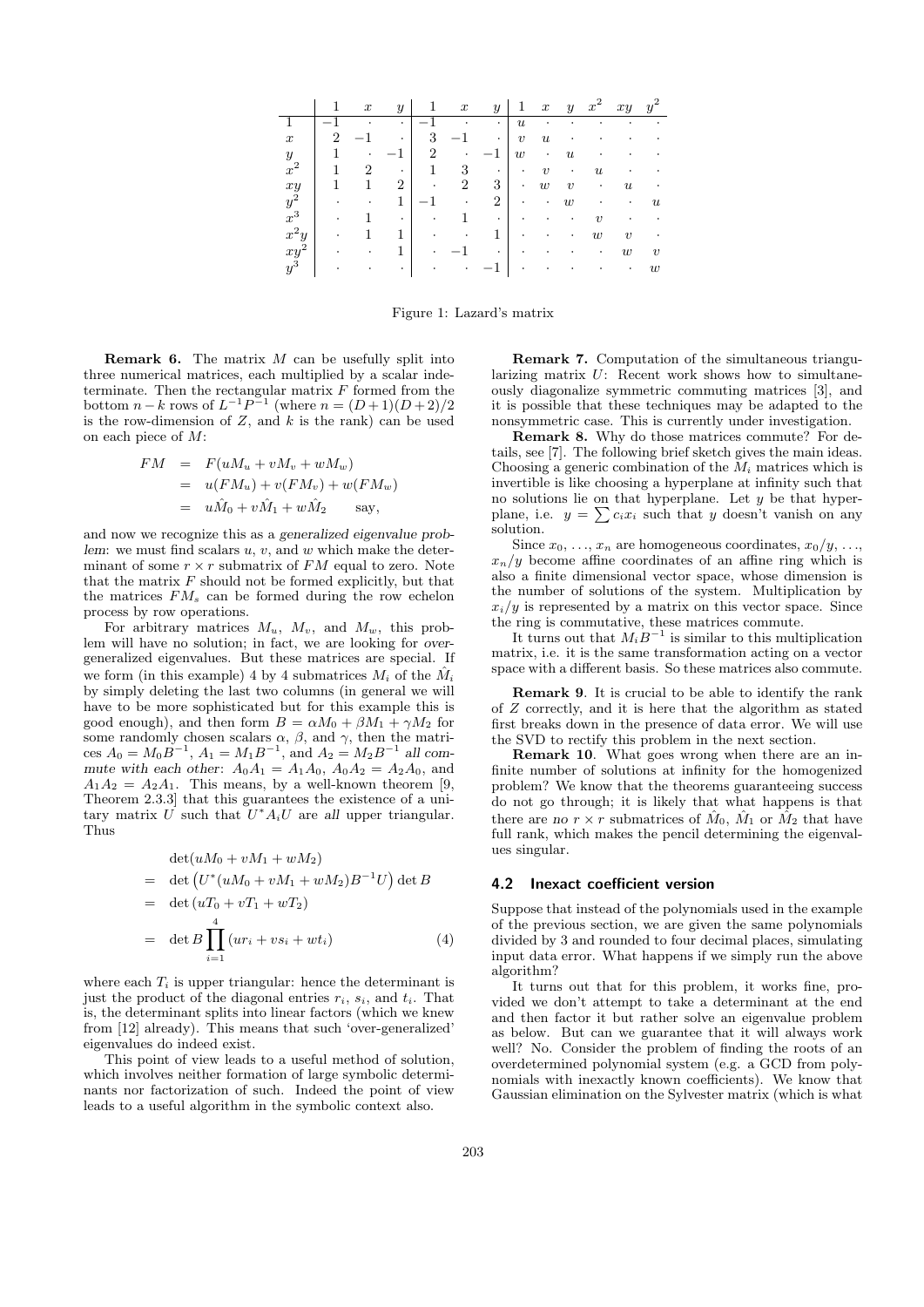the matrix of Lazard's algorithm works out to be in the univariate case) will fail in the presence of data error—we will not be able to reliably determine the rank of the matrix and hence the number of solutions correctly. Other examples include linear systems in n variables whose matrices are ill-conditioned; in this situation it means they are systems close to ones with an infinite number of solutions.

How can we rescue this algorithm, in the presence of data error such as was discussed in the previous paragraphs? We use two ideas. The first is to use the SVD to correctly determine the rank of the numerical matrix; as in section 2 this will give us tight lower bounds on the necessary perturbations of the data to ensure that the solutions are correct.

The second idea is to solve the determinant factorization problem as a generalized eigenvalue problem. This avoids formation of the determinant as a polynomial in  $u, v$ , and  $w$  to begin with, which is well-known to induce an instability in the rootfinding process [25]. In effect, we will be generalizing the companion matrix method for finding roots of univariate polynomials: we will replace the polynomial rootfinding problem with a (generalized) eigenvalue problem. Philosophically, this approach is very similar to that of Manocha and Demmel [14, 15], and we hope therefore that it shares the good robustness properties of their algorithms.

We now re-solve the modification of Lazard's example to exhibit our modifications to the algorithm.

Since the coefficients of the polynomials were all divided by 3 and rounded to four digits, the numerical matrix  $Z$  is obtained from the previous  $\tilde{Z}$  by replacing 1/3 with 0.3333 and 2/3 by 0.6667. Instead of computing the row-echelon factorization of Z, we compute the SVD of  $Z, Z = U\Sigma V^T$ . U is a  $10 \times 10$  matrix.  $\Sigma$  is a  $10 \times 6$  matrix, the same shape as Z, and it turns out that the singular values range from 1.89 to 0.107, and we conclude that the rank of Z is indeed 6. V is a  $6 \times 6$  matrix. We can form  $U^{T}Z = \Sigma V$  and notice that the bottom four rows are all on the order of the machine roundoff.

But we really wish to form  $U^T M = uU^T M_u + vU^T M_v +$  $wU^{T}M_{w}$ , and look at the last four rows of each of these. To do this it suffices to use the last four columns of  $U$  in the product directly to produce

> $\hat{M}_0 = U_1^T M_u$  $\hat{M}_1 = U_1^T M_v$  $\hat{M}_2 = U_1^T M_w$ .

As noted in passing in the previous section, for this example it suffices to define  $M_i$  as the submatrices obtained from the  $\hat{M}_i$  by taking the first four columns of each. In general we can take r columns formed from random combinations of the columns of  $\tilde{M}_i$  (the same random combination for each matrix, of course). Here we get

$$
M_0=\left[\begin{array}{cccc}0.1505&0.2816&-0.1956&-0.1529\\0.3535&0.3554&-0.3554&0.3510\\0.4136&-0.0574&0.3804&0.2388\\0.2106&-0.1312&0.5402&-0.2652\end{array}\right],
$$

and similarly for  $M_1$  and  $M_2$ .

and

We then form a matrix  $B$  as a random combination of  $M_0$ ,  $M_1$ , and  $M_2$ . Here we can for example choose  $B =$  $\alpha M_0 + \beta M_1 + \gamma M_2$ , with  $\alpha = 0.2190, \ \beta = 0.0470, \text{ and}$  $\gamma = 0.6789$ , which gives a nonsingular matrix B (this happens with probability 1, and indeed we expect  $B$  to be wellconditioned, also). The nonsingularity of  $B$ , and its wellconditioning, may not matter if the eigenvalue problem is

solved in a good way, as we will see, but it is important to take a generic combination to avoid spuriously multiple eigenvalues because multiplicity complicates the algorithm.

We now solve the generalized eigenvalue problem

$$
\det(M_0 + wB) = 0 \tag{5}
$$

In general we will be concerned with the conditioning of the eigenvalues and eigenvectors, and will wish to partition the eigenvector matrix into insensitive subspaces [14, 15], but for this example all eigenvalues are well-separated and the eigenproblem is very well conditioned. We thus get four linearly independent eigenvectors.

By Lemma 1.3.17 in [9] (modified for the generalized eigenvector case), these eigenvectors are common to all the pencils  $M_i + \lambda B$ . This means that if the matrix of eigenvectors is V, then  $V^{-1}M_iB^{-1}V$  is upper triangular (in fact diagonal) for each matrix. Note that the rows of  $V^{-1}$  are left eigenvectors for each pencil also.

Thus our determinant becomes

$$
\det \left( V^{-1} (uM_0 + vM_1 + wM_2) B^{-1} V \right) \det B
$$

$$
= \det B \prod_{i=1}^4 (ur_i + vs_i + wt_i) .
$$

Note that  $r_i$  may be expressed as  $y_i^T M_1 x_i$  where  $y_i$  is a left eigenvector and  $x_i$  is a right eigenvector corresponding to the *i*-th eigenvalue. Similarly  $s_i = y_i^T M_1 x_i$  and  $t_i =$  $y_i^T M_2 x_i$ . These formulas may also be arrived at by standard perturbation theory [22], and indeed that is how we first found them. These formulas can be expressed succinctly as the Rayleigh quotient formula:  $r_{ij} = y_i^T M_j x_i$ . If all of these quantities are small, then the root is ill-conditioned, and a system with a multiple root is nearby.

The following table shows the results of applying this formula to the current example.

$$
\begin{array}{cccccc}\ni & y_i^T M_0 x_i & y_i^T M_1 x_i & y_i^T M_2 x_i \\
1 & 0.3462 & 0.3460 & -0.3460 \\
2 & 0.3860 & 0.0000 & 0.3861 \\
3 & -0.1111 & 0.3332 & -0.1110 \\
4 & 0.0000 & -0.1006 & 0.1006\n\end{array} \tag{6}
$$

The zero in the bottom left-hand corner was, in fact,  $4 \cdot$  $10^{-15}$ . Taking ratios, we get the (projective) roots (remember our input problem is about 10<sup>−</sup><sup>4</sup> different from Lazard's example)

| 1.0000 |                   | $0.9994 -0.9993$  |     |
|--------|-------------------|-------------------|-----|
|        | $1.0000 - 0.0001$ | 1.0003            |     |
|        | $1.0000 - 3.0002$ | 0.9999            | (7) |
| 0.0000 |                   | $1.0000 - 1.0000$ |     |

A decision was made for the last one that dividing by  $10^{\,-15}$ would produce an 'effective infinity'.

Remark 11. The formulation of the coefficients of the factors as a generalized eigenvalue problem is quite independent of the method used to form the matrices  $M_u$ ,  $M_v$ , and  $M_w$ ; in particular this approach could be valuable in the purely algebraic case because the basic generalized eigenvalues and vectors that start the process off can be found by solving a univariate problem. Once that has been accomplished, the other roots can be read off directly by vectormatrix-vector products.

Remark 12. What if the matrix pencils are all singular? In this case we must have a nontrivial component at infinity; it is possible that this approach may shed some light on this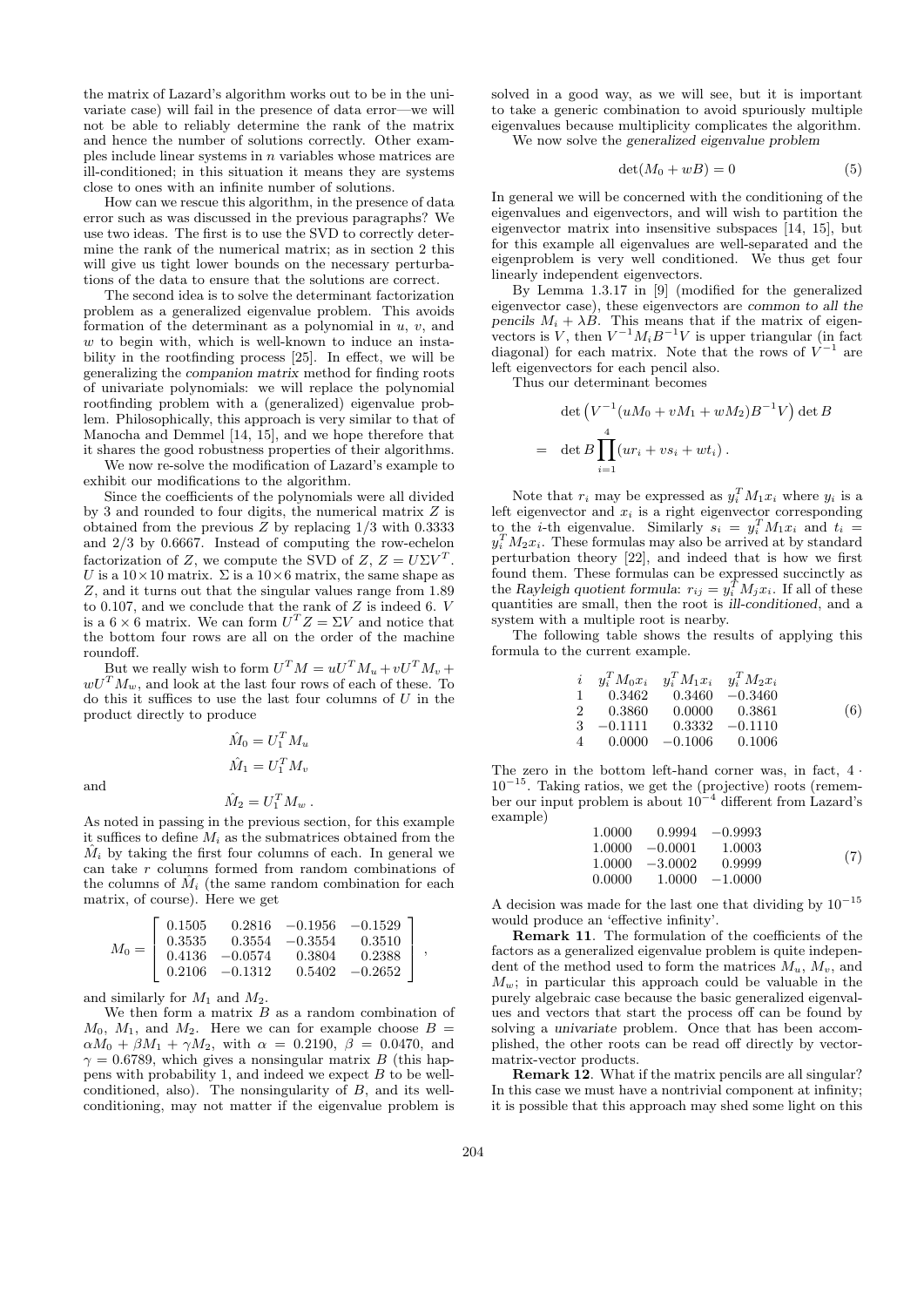case as well. We are currently looking at this, and it seems that the Kronecker canonical form may play an essential role.

## 4.3 Multiple Roots

More work is necessary in the case when multiple roots are encountered. We must

- identify multiple eigenvalues by computing condition numbers (as in [15]);
- cluster them using standard techniques;
- (proposed, not yet tested) add one more linear equation to the original system (no more work needs to be done for this since matrices corresponding to linear equations have already been reduced in the formation of the matrix associated with a given variable);
- use the new matrices, which have constant eigenvalues, to find all values of the coordinates of the root by taking the average of the trace of the matrix;

however, none of these have yet been implemented. We anticipate success, but multiple roots are notoriously difficult.

## 4.4 Algorithm Overview

We indicate below just which parts of the algorithm have been actually implemented. The most important thing not yet implemented is the handling of multiple roots, which we did not need for our immediate application.

- 1 Form the numerical resultant matrix Z of the input polynomials.
- 2 Form the  $n + 1$  numerical M-matrices.
- 3 Compute the SVD of the resultant matrix, and its rank, k.
- 4 Form the bottom  $r = \dim(Z) k$  rows of  $U^T M_{x_0}$ ,  $U^{T} M_{x_{1}}, \ldots, U^{T} M_{x_{n}}.$
- 5 Form the r generic columns of each matrix (not yet implemented). Alternatively we could take an SVD of one matrix to find a basis for its column space (this is what is currently done), but the generic combination trick is cheap and effective. Call these  $r$  by  $r$  matrices  $M_0, M_1, \ldots, M_n$ .
- 6 Form a generic matrix  $B$  by a random combination of the  $M_i$ 's. Genericity is important to avoid spurious multiplicities.
- 7 Find the left and right eigenvectors of  $M_0 + \lambda B$ .
- 8 Partition the returned eigenvectors into insensitive eigenspaces corresponding to clusters of multiple eigenvalues (not yet implemented). The left and right eigenvectors may be useful in this context.
- 9 Use the Rayleigh quotient formula  $r_{ij} = y_i^T M_j x_i$  to find all the distinct roots.
- 10 For each higher-dimensional invariant subspace  $X_i$  of dimension  $k_i \geq 2$ , for each  $j = 2, \ldots, n$ , follow the steps outlined in Section 4.3 (not yet implemented).

## 4.5 Application to computation of singular points

One application of the solution of imperfectly-known overdetermined polynomial systems is the computation of singular points of algebraic curves where the projections of the curves are only known by interpolation of data known to a certain fixed number of decimal places. Mika Seppälä and Robert Silhol [19] wished to do this for the following example. After interpolation, their curve was  $p(x, y) = 0$  where  $p(x, y)$  was

$$
4.0y4 + 17.0x2y2 + 1.307xy2 - 19.572938y2 + 4.0x4
$$
  
+5.228x<sup>3</sup> - 18.29175x<sup>2</sup> - 5.228x + 15.29175.

The level of error in this interpolated polynomial is not immediately apparent. To discover it a priori would involve careful analysis of the interpolation process used to create it. An anonymous referee pointed out that this problem is quadratic in  $y^2$ , and we could have split this problem into two univariate ones and applied the techniques of the first part of this paper.

The system that we wish to solve is  $p(x, y) = 0$ ,  $p_x(x, y) = 0$ 0, and  $p_y(x, y) = 0$ . Note that if the input coefficients are treated as being exact, then there are no real solutions.

We ran our algorithm on this set of polynomials. On the first run, we discovered that there is precisely one real root, if the tolerance is taken to be larger than 0.000284. This is in fact the smallest nonzero singular value of the generalized Sylvester system, so if the tolerance is smaller than this, there are no solutions. The next smallest singular value is 0.101. The largest singular value is about 187 (this gives a natural scale for the problem). Thus we see a clear separation between singular values, and this gives us a good idea how accurate the input data was. We see that a relative change in the input data of about  $0.000284/187$  or  $1.5 \cdot 10^{-6}$ turns the system from one that has no solution to one that has exactly one solution.

The algorithm then computed the singular point  $x =$ 1.1838,  $y = 1.700 \cdot 10^{-7}$ . Approaches using Gröbner bases to this problem produced very unsatisfactory results.

#### 4.6 Implementation

The above procedure has been implemented in the Axiom Version 2 library extension language [23]. This platform, known as  $A^{\sharp}$  during its development, provides the necessary symbolic facilities while allowing efficient access to libraries written in other languages [24]. For this paper we have made use of mature Fortran libraries to handle the singular value decomposition and the generalized eigenvalue sub-problems.

From a top-level view, the program to solve multivariate polynomial systems is expressed in about a dozen pages of source code (780 lines). The program makes use of the base Axiom Version 2 stand-alone library, an Axiom library package to represent matrices in Fortran form, and the routines DGESVD and DGEGV from LAPACK [1].

One inconvenience was that the foreign function interface does not yet have native support for Fortran calling conventions. The scalar arguments had to be placed in Records to pass them, by reference, as Fortran expects.

Our first implementation of the program used the IBM ESSL library to compute the SVD and the generalized eigenvalues. This had a more convenient interface for the SVD, but the generalized eigenvalue routine was not as convenient.

Remark 13. The code is compiled with an optimizing compiler. This, and the interconnection to efficiently compiled Fortran code, allows much faster computation than one normally finds in a computer algebraic environment.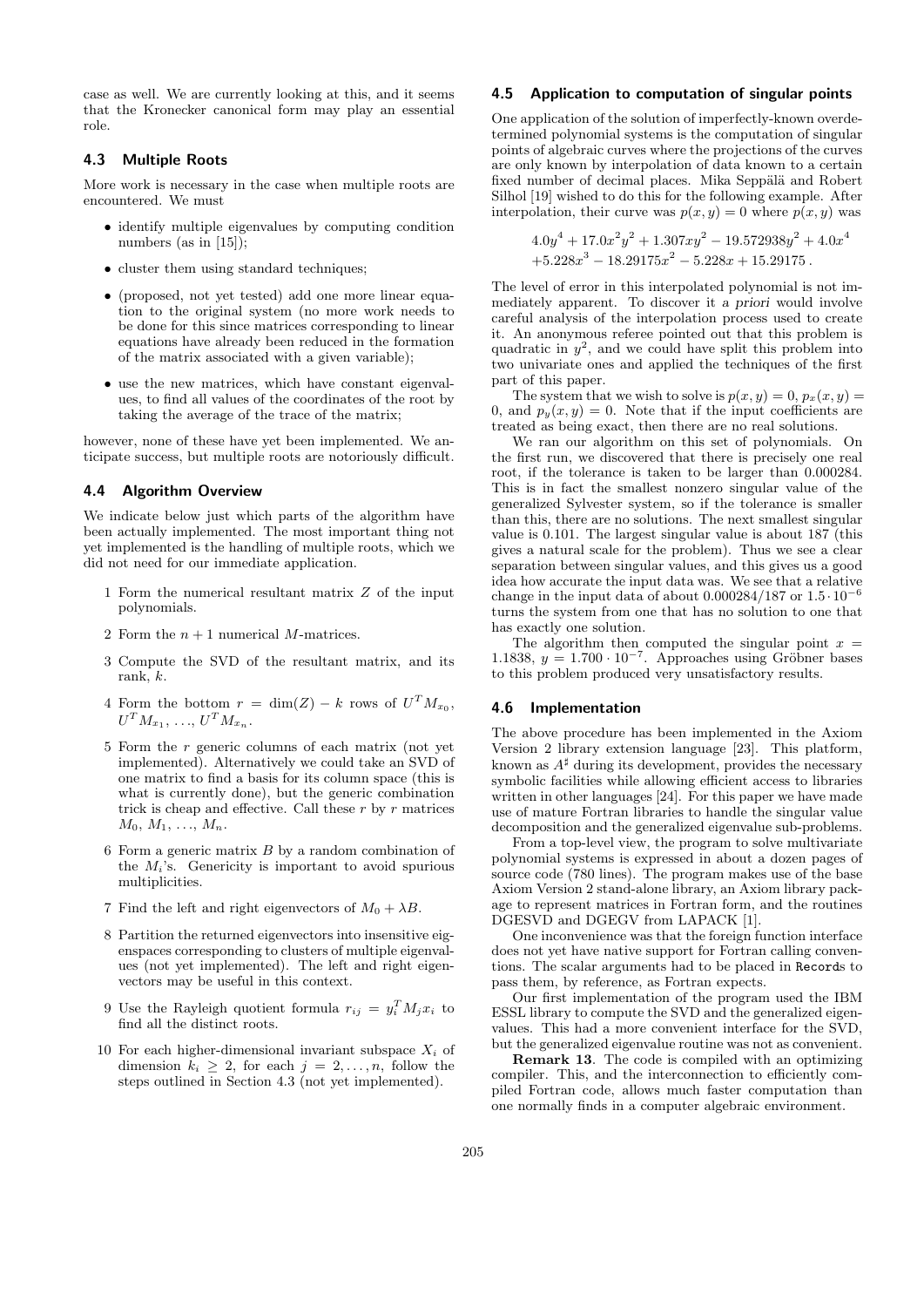## 5 Concluding Remarks

The algorithms for the univariate and multivariate GCD computations described in the first part of this paper have been implemented in a computer algebra language, and are thus not restricted to machine-size tolerances and coefficients.

The algorithm described in the second part of this paper solves any zero-dimensional homogeneous system of equations. The method may also be applied to affine systems by adding an extra "homogenizing" variable, provided that when the system is homogenized the system has a finite number of solutions.

We have employed a technique of randomizing rank-deficient matrices, producing smaller matrices with rows or columns consisting of randomized combinations of rows or columns from the original matrix. This can be useful in reducing the cost of algorithms on dense matrices when they are not of full rank, since a rank-sized randomized matrix will carry full information.

From the implementation perspective, we observe that this symbolic-numeric work was greatly facilitated by making direct use of Fortran libraries for the linear algebra subproblems. An important aspect, which we hope becomes more common in computer algebra systems, is that we were not restricted to some predetermined set of foreign libraries. This allowed us to change the choice of linear algebra libraries, easily, quite late in the implementation.

Several research questions are left unanswered by this paper. In particular, we would like to see a good theory for the choice of collocation points in the multivariate GCD algorithm; an 'optimal' optimization method for the computation of univariate GCD's, perhaps using the SVD more directly; an implementation of the multiple root clustering heuristics in the solution of multivariate systems; proper use of sparse matrix technology; and an efficient algorithm for simultaneous upper triangularization of nearly commuting matrices. Finally, the connection of the Kroenecker Canonical Form to the case where the ideal is not zero-dimensional may be interesting to explore.

#### References

- [1] E. Anderson, Z. Bai, C. Bischof, J. Demmel, J. Dongarra, J. Du Croz, A. Greenbaum, S. Hammarling, A. McKenney, S. Ostrouchov, and D. Sorensen, LAPACK User's Guide, 2nd. ed., SIAM, 1995.
- [2] W. Auzinger and H. J. Stetter, "An Elimination Algorithm for the Computation of All Zeros of a System of Multivariate Polynomial Equations", in: Conference in Numerical Analysis, ISNM vol 86, Birkhaeuser, 1988, pp. 11–30.
- [3] Angelika Bunse-Gerstner, Ralph Byers, and Volker Mehrmann, "Numerical Methods for Simultaneous Diagonalization", SIAM J. Matrix Analysis and Applications, 14, no. 4, 1993, pp. 927–949.
- [4] Robert M. Corless, David J. Jeffrey, and M. A. H. Nerenberg, "The Row Echelon Decomposition of a Matrix", manuscript, 1989.
- [5] Robert M. Corless and David J. Jeffrey, "Well, it isn't quite that simple...", SIGSAM Bulletin 26 vol 3, August 1992, pp. 2–6.
- [6] K. O. Geddes, S. R. Czapor, and George Labahn, Algorithms for Computer Algebra, Kluwer, 1992.
- [7] P.M. Gianni and B.M. Trager, in preparation.
- [8] Gene Golub and Charles Van Loan, Matrix Computations, Wiley-Interscience, 1981.
- [9] Roger A. Horn and Charles A. Johnson, Matrix Analysis, Cambridge University Press, 1985.
- [10] V. Hribernig and H. J. Stetter, "Detection and Validation of Clusters of Polynomial Zeros", preprint, to appear in J. Symb. Comp. 1995.
- [11] N. Karcanias and M. Mitrouli, "A Matrix Pencil Based Numerical Method for the Computation of the GCD of Polynomials", IEEE Trans. Automatic Control, 39, No. 5, May 1994, pp. 977–981.
- [12] Daniel Lazard, "Resolution des systemes d'equations algebriques", Theoretical Computer Science 15, (1981) pp. 77-110.
- [13] Dinesh Manocha, "Computing selected solutions of polynomial equations", Proc. 1994 ISSAC, Oxford, UK, pp. 1-8.
- [14] Dinesh Manocha, "Solving Systems of Polynomial Equations", IEEE Computer Graphics and Applications, March 1994.
- [15] Dinesh Manocha and James Demmel, "Algorithms for Intersecting Parametric and Algebraic Curves II: Multiple Intersections", preprint.
- [16] H. Michael Möller and Hans J. Stetter, "Multivariate polynomial equations with multiple zeros solved by matrix eigenproblems", preprint, to appear in Numerisch Mathematik, 1995.
- [17] Matu-Tarow Noda and Tateaki Sasaki, "Approximate GCD and its application to ill-conditioned algebraic equations", Journal of Computational and Applied Mathematics, 38, (1991), pp. 335-351.
- [18] A. Schönhage, "Quasi-GCD Computations", J. Complexity, 1981.
- [19] M. Seppälä and R. Silhol, private communication.
- [20] Hans J. Stetter, "Multivariate Polynomial Equations as Matrix Eigenproblems", WSSIA 2, World Scientific, 1993, pp. 355–371.
- [21] H. J. Stetter, "Verification in Computer Algebra Systems", in: Validation Numerics, R. Albrecht, G. Alefeld, H. J. Stetter, eds., Computing Suppl. 9, 1993, pp. 247–263.
- [22] G. W. Stewart, "Perturbation theory for the Generalized Eigenvalue Problem," in Recent Advances in Numerical Analysis, ed. C. deBoor and G. H. Golub, Academic Press, New York, 1978.
- [23] S. M. Watt, P. A. Broadbery, S. S. Dooley, P. Iglio, S. C. Morrison, J. M. Steinbach and R. S. Sutor, Axiom Library Compiler User Guide, NAG Ltd, 1994.
- [24] S. M. Watt, P. A. Broadbery, S. S. Dooley, P. Iglio, S. C. Morrison, J. M. Steinbach and R. S. Sutor, "A first report on the  $A^{\sharp}$  compiler," in Proc. 1994 ISSAC, ACM Press, 1994, pp. 25-31.